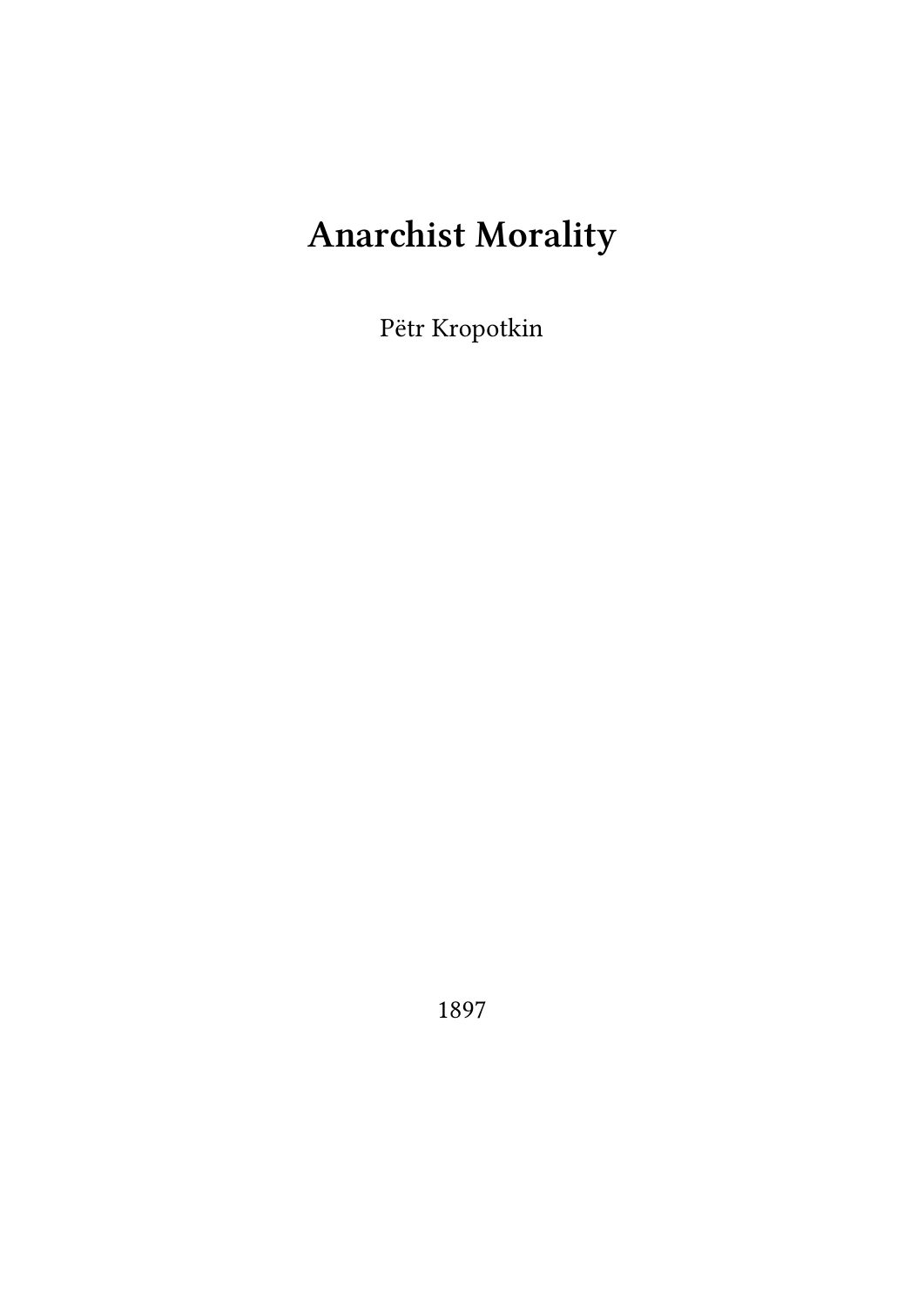## Contents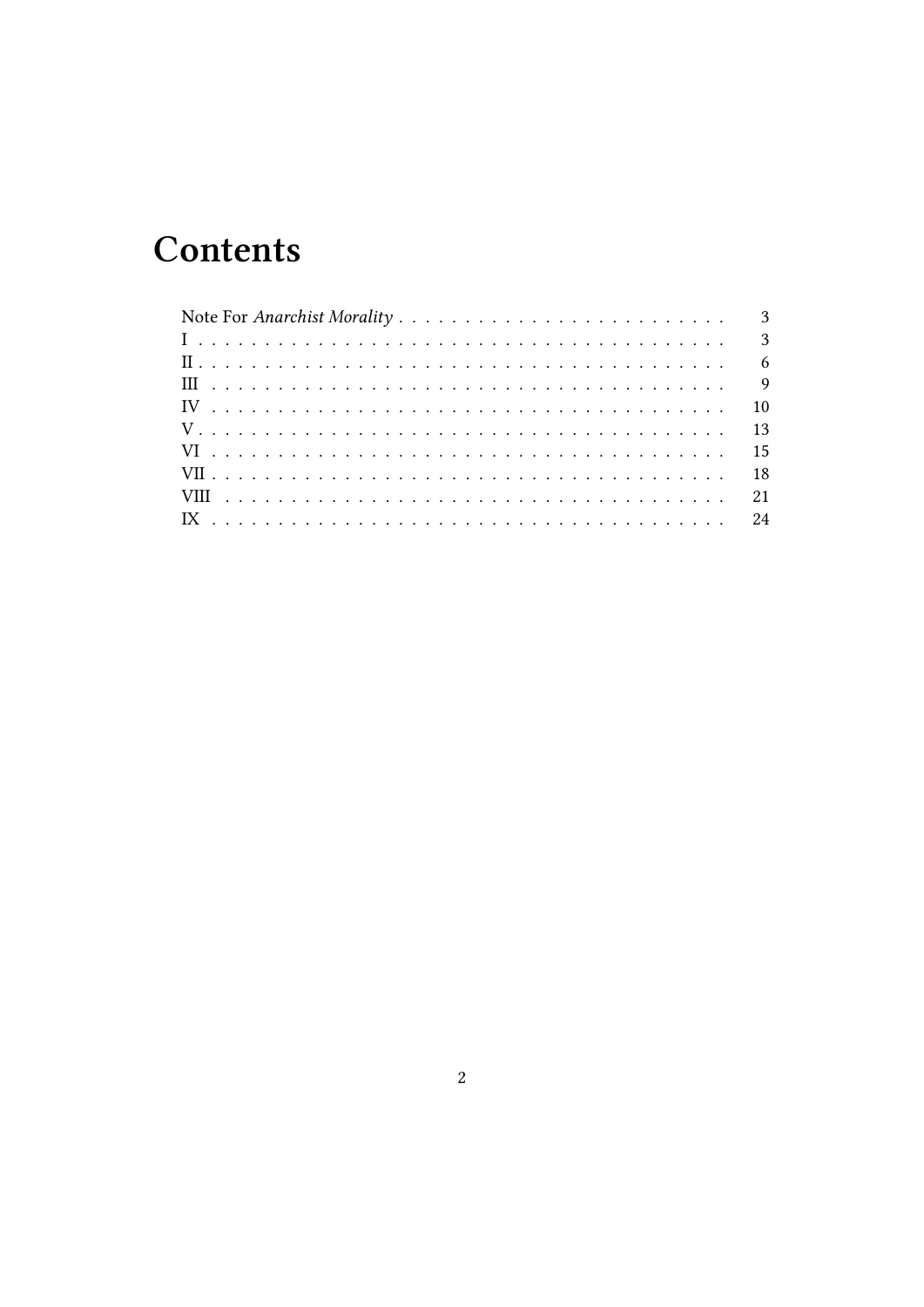#### <span id="page-2-0"></span>**Note For** *Anarchist Morality*

This study of the origin and function of what we call "morality" was written for pamphlet publication as a result of an amusing situation. An anarchist who ran a store in England found that his comrades in the movement regarded it as perfectly right to take his goods without paying for them. "To each according to his need" seemed to them to justify letting those who were best able foot the bills. Kropotkin was appealed to, with the result that he not only condemned such doctrine, but was moved to write the comrades this sermon.

Its conception of morality is based on the ideas set forth in *Mutual Aid* and later developed in his *Ethics*. Here they are given special application to "right and wrong" in the business of social living. The job is done with fine feeling and with acute shafts at the shams of current morality.

Kropotkin sees the source of all so-called moral ideas in primitive superstitions. The real moral sense which guides our social behavior is instinctive, based on the sympathy and unity inherent in group life. Mutual aid is the condition of successful social living. The moral base is therefore the good old golden rule "Do to others as you would have others do to you in the same circumstances," — which disposed of the ethics of the shopkeeper's anarchist customers.

This natural moral sense was perverted, Kropotkin says, by the superstitions surrounding law, religion and authority, deliberately cultivated by conquerors, exploiters and priests for their own benefit. Morality has therefore become the instrument of ruling classes to protect their privileges.

He defends the morality of killing for the benefit of mankind  $-$  as in the assassination of tyrants — but never for self. Love and hate he regards as greater social forces for controlling wrong-doing than punishment, which he rejects as useless and evil. Account-book morality — doing right only to receive a benefit — he scores roundly, urging instead the satisfactions and joy of "sowing life around you" by giving yourself to the uttermost to your fellow-men. Not of course to do them good, in the spirit of philanthropy, but to be one with them, equal and sharing.

\* \* \*

#### <span id="page-2-1"></span>**I**

The history of human thought recalls the swinging of a pendulum which takes centuries to swing. After a long period of slumber comes a moment of awakening. Then thought frees herself from the chains with which those interested — rulers, lawyers, clerics — have carefully enwound her.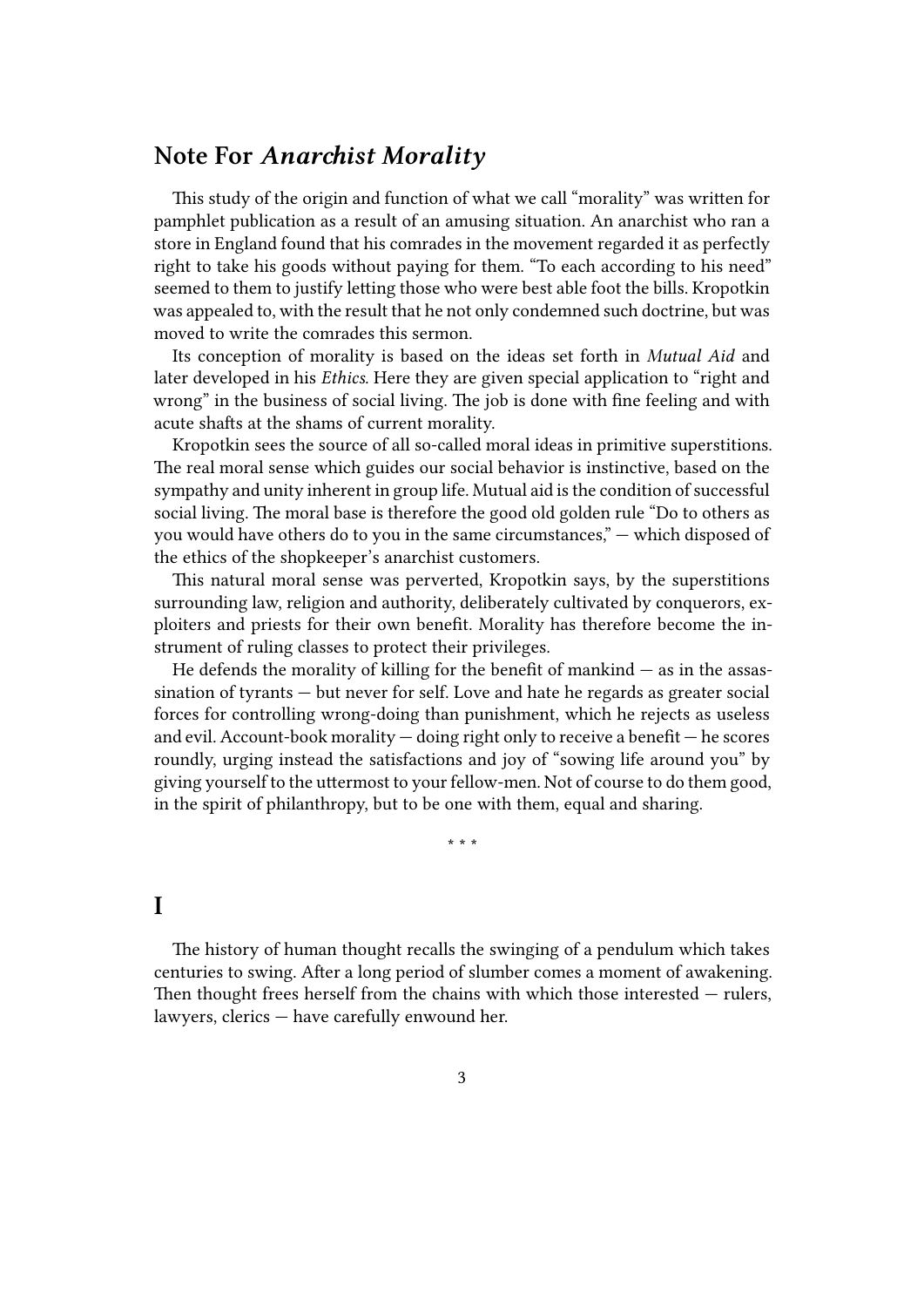She shatters the chains. She subjects to severe criticism all that has been taught her, and lays bare the emptiness of the religious political, legal, and social prejudices amid which she has vegetated. She starts research in new paths, enriches our knowledge with new discoveries, creates new sciences.

But the inveterate enemies of thought  $-$  the government, the lawgiver, and the priest — soon recover from their defeat. By degrees they gather together their scattered forces, and remodel their faith and their code of laws to adapt them to the new needs. Then, profiting by the servility of thought and of character, which they themselves have so effectually cultivated; profiting, too, by the momentary disorganization of society, taking advantage of the laziness of some, the greed of others, the best hopes of many, they softly creep back to their work by first of all taking possession of childhood through education.

A child's spirit is weak. It is so easy to coerce it by fear. This they do. They make the child timid, and then they talk to him of the torments of hell. They conjure up before him the sufferings of the condemned, the vengeance of an implacable god. The next minute they will be chattering of the horrors of revolution, and using some excess of the revolutionists to make the child "a friend of order." The priest accustoms the child to the idea of law, to make it obey better what he calls the "divine law," and the lawyer prates of divine law, that the civil law may be the better obeyed.

And by that habit of submission, with which we are only too familiar, the thought of the next generation retains this religious twist, which is at once servile and authoritative, for authority and servility walk ever hand in hand. During these slumbrous interludes, morals are rarely discussed. Religious practices and judicial hypocrisy take their place. People do not criticize, they let themselves be drawn by habit, or indifference.They do not put themselves out for or against the established morality. They do their best to make their actions appear to accord with their professions.

All that was good, great, generous or independent in man, little by little becomes moss-grown; rusts like a disused knife. A lie becomes a virtue, a platitude a duty. To enrich oneself, to seize one's opportunities, to exhaust one's intelligence, zeal and energy, no matter how, become the watchwords of the comfortable classes, as well as of the crowd of poor folk whose ideal is to appear bourgeois. Then the degradation of the ruler and of the judge, of the clergy and of the more or less comfortable classes becomes so revolting that the pendulum begins to swing the other way.

Little by little, youth frees itself. It flings overboard its prejudices, and it begins to criticize. Thought reawakens, at first among the few; but insensibly the awakening reaches the majority. The impulse is given, the revolution follows. And each time the question of morality comes up again. "Why should I follow the principles of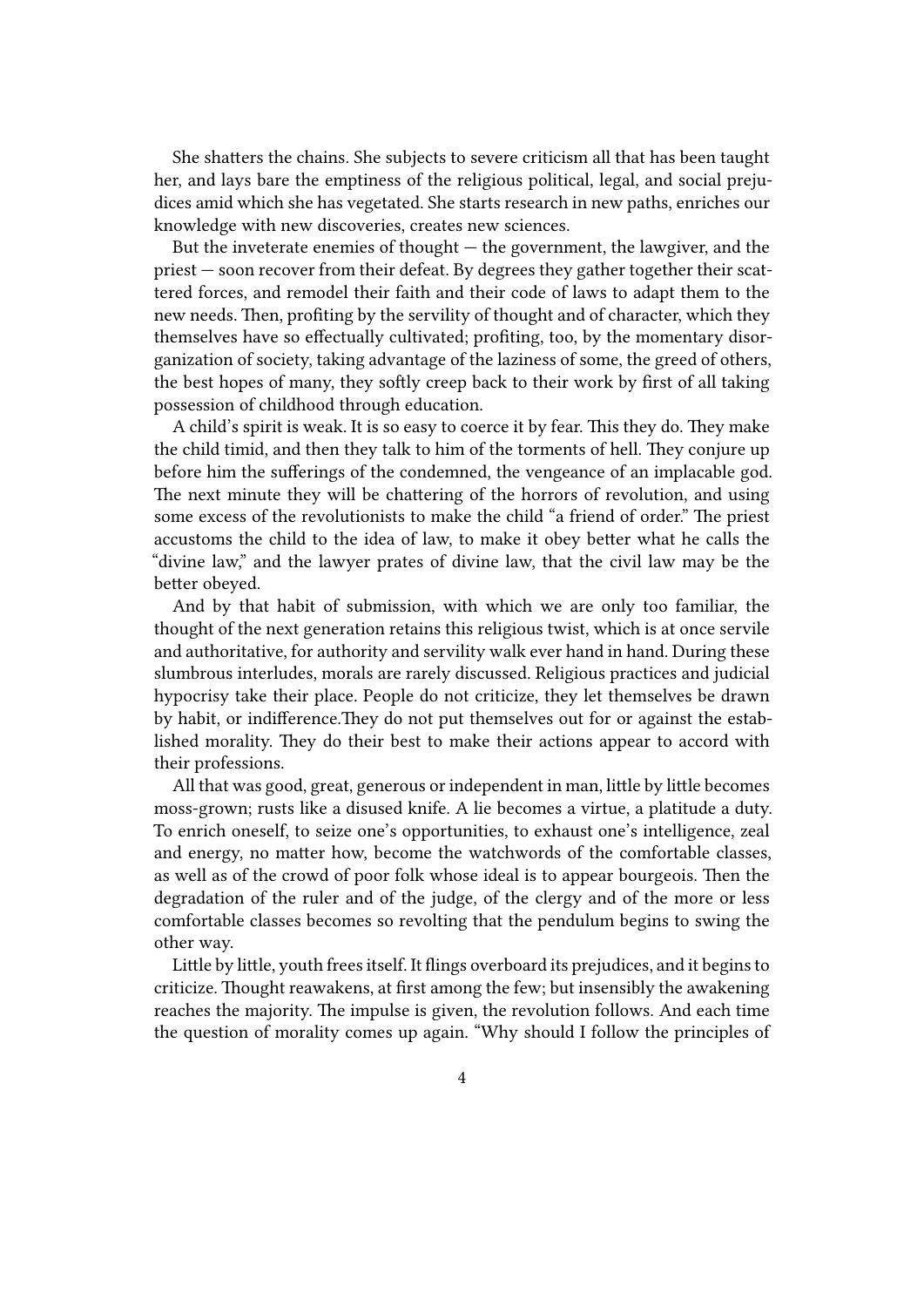this hypocritical morality?" asks the brain, released from religious terrors. Why should any morality be obligatory?"

Then people try to account for the moral sentiment that they meet at every turn without having explained it to themselves. And they will never explain it so long as they believe it a privilege of human nature, so long as they do not descend to animals, plants and rocks to understand it. They seek the answer, however, in the science of the hour.

And, if we may venture to say so, the more the basis of conventional morality, or rather of the hypocrisy that fills its place is sapped, the more the moral plane of society is raised. It is above all at such times precisely when folks are criticizing and denying it, that moral sentiment makes the most progress. It is then that it grows, that it is raised and refined.

Years ago the youth of Russia were passionately agitated by this very question. "I will be immoral!" a young nihilist came and said to his friend, thus translating into action the thoughts that gave him no rest. "I will be immoral, and why should I not? Because the Bible wills it? But the Bible is only a collection of Babylonian and Hebrew traditions, traditions collected and put together like the Homeric poems, or as is being done still with Basque poems and Mongolian legends. Must I then go back to the state of mind of the half-civilized peoples of the East?

"Must I be moral because Kant tells me of a categoric imperative, of a mysterious command which comes to me from the depths of my own being and bids me be moral? But why should this 'categoric imperative' exercise a greater authority over my actions than that other imperative, which at times may command me to get drunk. A word, nothing but a word, like the words 'Providence,' or 'Destiny,' invented to conceal our ignorance.

"Or perhaps I am to be moral to oblige Bentham, who wants me to believe that I shall be happier if I drown to save a passerby who has fallen into the river than if I watched him drown?

"Or perhaps because such has been my education? Because my mother taught me morality? Shall I then go and kneel down in a church, honor the Queen, bow before the judge I know for a scoundrel, simply because our mothers, our good ignorant mothers, have taught us such a pack of nonsense? "I am prejudiced, like everyone else. I will try to rid myself of prejudice! Even though immorality be distasteful, I will yet force myself to be immoral, as when I was a boy I forced myself to give up fearing the dark, the churchyard, ghosts and dead people — all of which I had been taught to fear.

"It will be immoral to snap a weapon abused by religion; I will do it, were it only to protect against the hypocrisy imposed on us in the name of a word to which the name morality has been given!"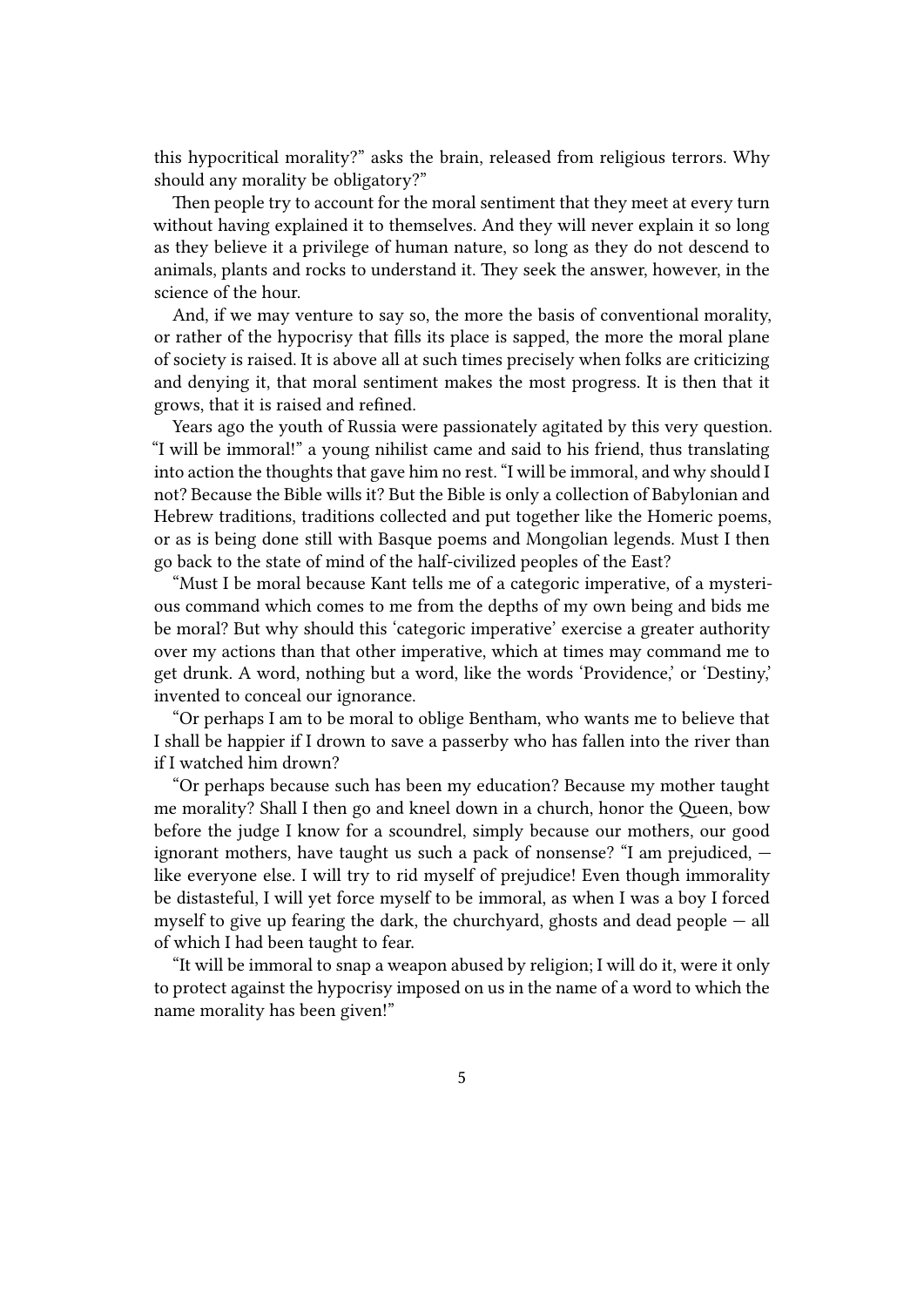Such was the way in which the youth of Russia reasoned when they broke with old-world prejudices, and unfurled this banner of nihilist or rather of anarchist philosophy: to bend the knee to no authority whatsoever, however respected; to accept no principle so long as it is unestablished by reason.

Need we add, that after pitching into the waste-paper basket the teachings of their fathers, and burning all systems of morality, the nihilist youth developed in their midst a nucleus of moral customs, infinitely superior to anything that their fathers had practiced under the control of the "Gospel," of the "Conscience," of the "Categoric Imperative," or of the "Recognized Advantage" of the utilitarian. But before answering the question, "Why am I to be moral?" let us see if the question is well put; let us analyze the motives of human action.

## <span id="page-5-0"></span>**II**

When our ancestors wished to account for what led men to act in one way or another, they did so in a very simple fashion. Down to the present day, certain catholic images may be seen that represent this explanation. A man is going on his way, and without being in the least aware of it, carries a devil on his left shoulder and an angel on his right. The devil prompts him to do evil, the angel tries to keep him back. And if the angel gets the best of it and the man remains virtuous, three other angels catch him up and carry him to heaven. In this way everything is explained wondrously well.

Old Russian nurses full of such lore will tell you never to put a child to bed without unbuttoning the collar of its shirt. A warm spot at the bottom of the neck should be left bare, where the guardian angel may nestle. Otherwise the devil will worry the child even in its sleep.

These artless conceptions are passing away. But though the old words disappear, the essential idea remains the same.

Well brought up folks no longer believe in the devil, but as their ideas are no more rational than those of our nurses, they do but disguise devil and angel under a pedantic wordiness honored with the name of philosophy. They do not say "devil" nowadays, but "the flesh," or "the passions." The"angel" is replaced by the words "conscience" or "soul," by "reflection of the thought of a divine creator" or "the Great Architect," as the Free-Masons say. But man's action is still represented as the result of a struggle between two hostile elements. And a man is always considered virtuous just in the degree to which one of these two elements — the soul or conscience  $-$  is victorious over the other  $-$  the flesh or passions.

It is easy to understand the astonishment of our great-grandfathers when the English philosophers, and later the Encyclopedists, began to affirm in opposition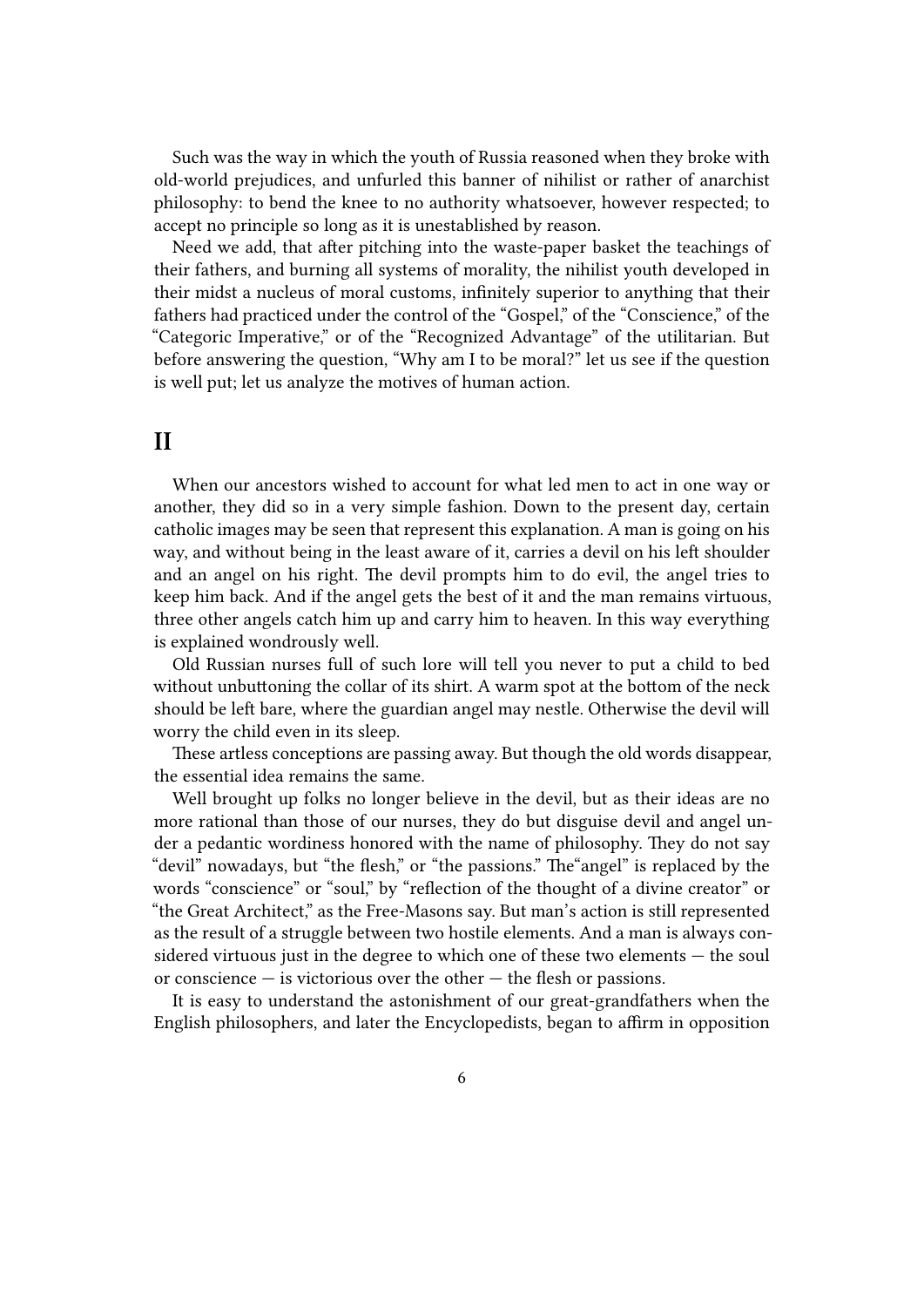to these primitive ideas that the devil and the angel had nothing to do with human action, but that all acts of man, good or bad, useful or baneful, arise from a single motive: the lust for pleasure.

The whole religious confraternity, and, above all, the numerous sects of the pharisees shouted "immorality." They covered the thinkers with insult, they excommunicated them. And when later on in the course of the century the same ideas were again taken up by Bentham, John Stuart Mill, Tchernischevsky, and a host of others, and when these thinkers began to affirm and prove that egoism, or the lust for pleasure, is the true motive of all our actions, the maledictions redoubled. The books were banned by a conspiracy of silence; the authors were treated as dunces.

And yet what can be more true than the assertion they made?

Here is a man who snatches its last mouthful of bread from a child. Every one agrees in saying that he is a horrible egoist, that he is guided solely by self-love.

But now here is another man, whom every one agrees to recognize as virtuous. He shares his last bit of bread with the hungry, and strips off his coat to clothe the naked. And the moralists, sticking to their religious jargon, hasten to say that this man carries the love of his neighbor to the point of self-abnegation, that he obeys a wholly different passion from that of the egoist. And yet with a little reflection we soon discover that however great the difference between the two actions in their result for humanity, the motive has still been the same. It is the quest of pleasure.

If the man who gives away his last shirt found no pleasure in doing so, he would not do it. If he found pleasure in taking bread from a child, he would do that but this is distasteful to him. He finds pleasure in giving, and so he gives. If it were not inconvenient to cause confusion by employing in a new sense words that have a recognized meaning, it might be said that in both cases the men acted under the impulse of their egoism. Some have actually said this, to give prominence to the thought and precision to the idea by presenting it in a form that strikes the imagination, and at the same time to destroy the myth which asserts that these two acts have two different motives. They have the same motive, the quest of pleasure, or the avoidance of pain, which comes to the same thing.

Take for example the worst of scoundrels: a Thiers, who massacres thirty-five thousand Parisians, or an assassin who butchers a whole family in order that he may wallow in debauchery. They do it because for the moment the desire of glory or of money gains in their minds the upper hand of every other desire. Even pity and compassion are extinguished for the moment by this other desire, this other thirst. They act almost automatically to satisfy a craving of their nature. Or again, putting aside the stronger passions, take the petty man who deceives his friends, who lies at every step to get out of somebody the price of a pot of beer, or from sheer love of brag, or from cunning. Take the employer who cheats his workmen to buy jewels for his wife or his mistress. Take any petty scoundrel you like. He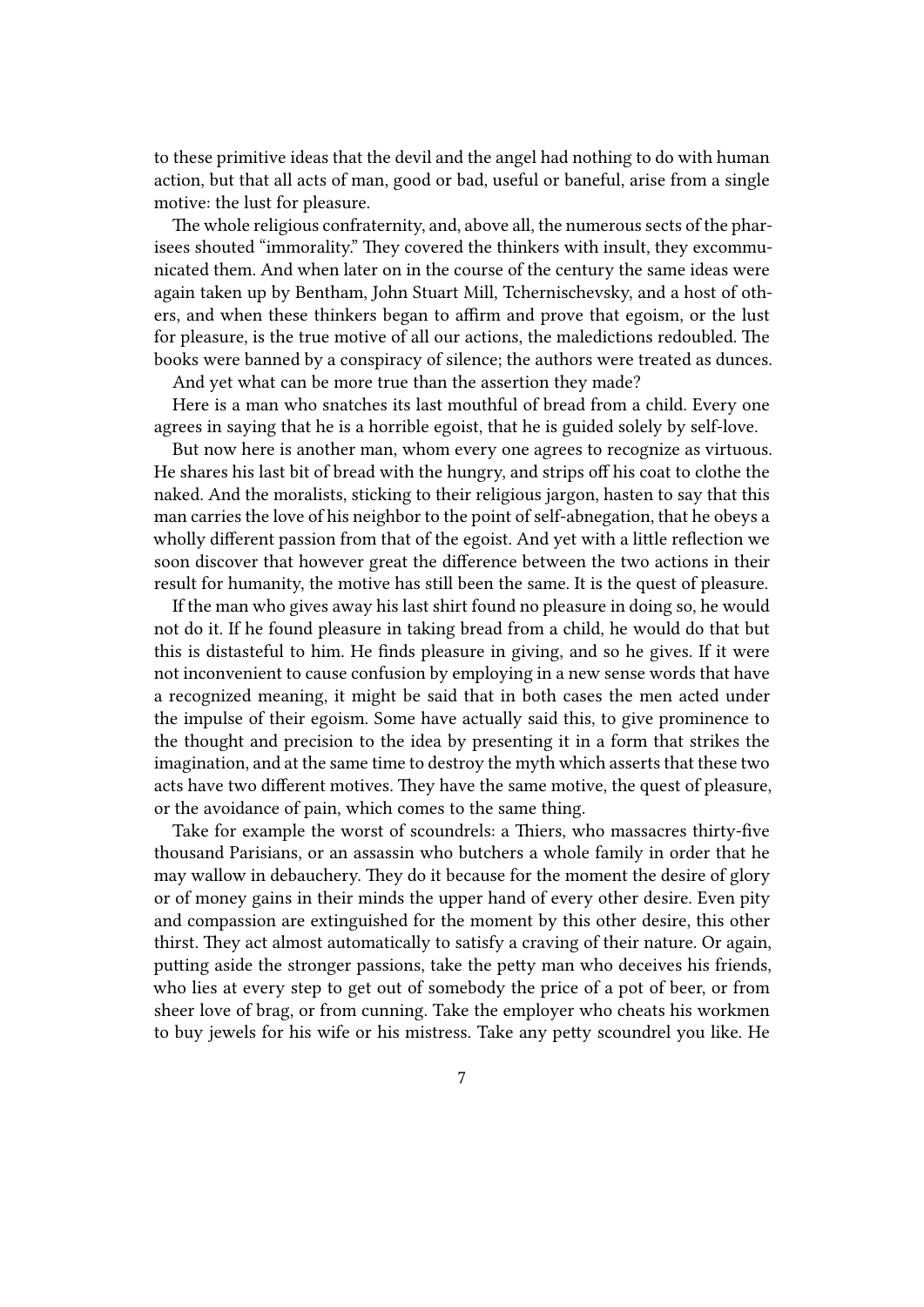again only obeys an impulse. He seeks the satisfaction of a craving, or he seeks to escape what would give him trouble.

We are almost ashamed to compare such petty scoundrels with one who sacrifices his whole existence to free the oppressed, and like a Russian nihilist mounts the scaffold. So vastly different for humanity are the results of these two lives; so much do we feel ourselves drawn towards the one and repelled by the other.

And yet were you to talk to such a martyr, to the woman who is about to be hanged, even just as she nears the gallows, she would tell you that she would not exchange either her life or her death for the life of the petty scoundrel who lives on the money stolen from his work-people. In her life, in the struggle against monstrous might, she finds her highest joys. Everything else outside the struggle, all the little joys of the bourgeois and his little troubles seem to her so contemptible, so tiresome, so pitiable! "You do not live, you vegetate," she would reply; "I have lived."

We are speaking of course of the deliberate, conscious acts of men, reserving for the present what we have to say about that immense series of unconscious, all but mechanical acts, which occupy so large a portion of our life. In his deliberate, conscious acts man always seeks what will give him pleasure.

One man gets drunk, and every day lowers himself to the condition of a brute because he seeks in liquor the nervous excitement that he cannot obtain from his own nervous system. Another does not get drunk; he takes no liquor, even though he finds it pleasant, because he wants to keep the freshness of his thoughts and the plentitude of his powers, that he may be able to taste other pleasures which he prefers to drink. But how does he act if not like the judge of good living who, after glancing at the menu of an elaborate dinner rejects one dish that he likes very well to eat his fill of another that he likes better.

When a woman deprives herself of her last piece of bread to give it to the first comer, when she takes off her own scanty rags to cover another woman who is cold, while she herself shivers on the deck of a vessel, she does so because she would suffer infinitely more in seeing a hungry man, or a woman starved with cold, than in shivering or feeling hungry herself. She escapes a pain of which only those who have felt it know the intensity.

When the Australian, quoted by Guyau, wasted away beneath the idea that he has not yet revenged his kinsman's death; when he grows thin and pale, a prey to the consciousness of his cowardice, and does not return to life till he has done the deed of vengeance, he performs this action, a heroic one sometimes, to free himself of a feeling which possesses him, to regain that inward peace which is the highest of pleasures.

When a troupe of monkeys has seen one of its members fall in consequence of a hunter's shot, and comes to besiege his tent and claim the body despite the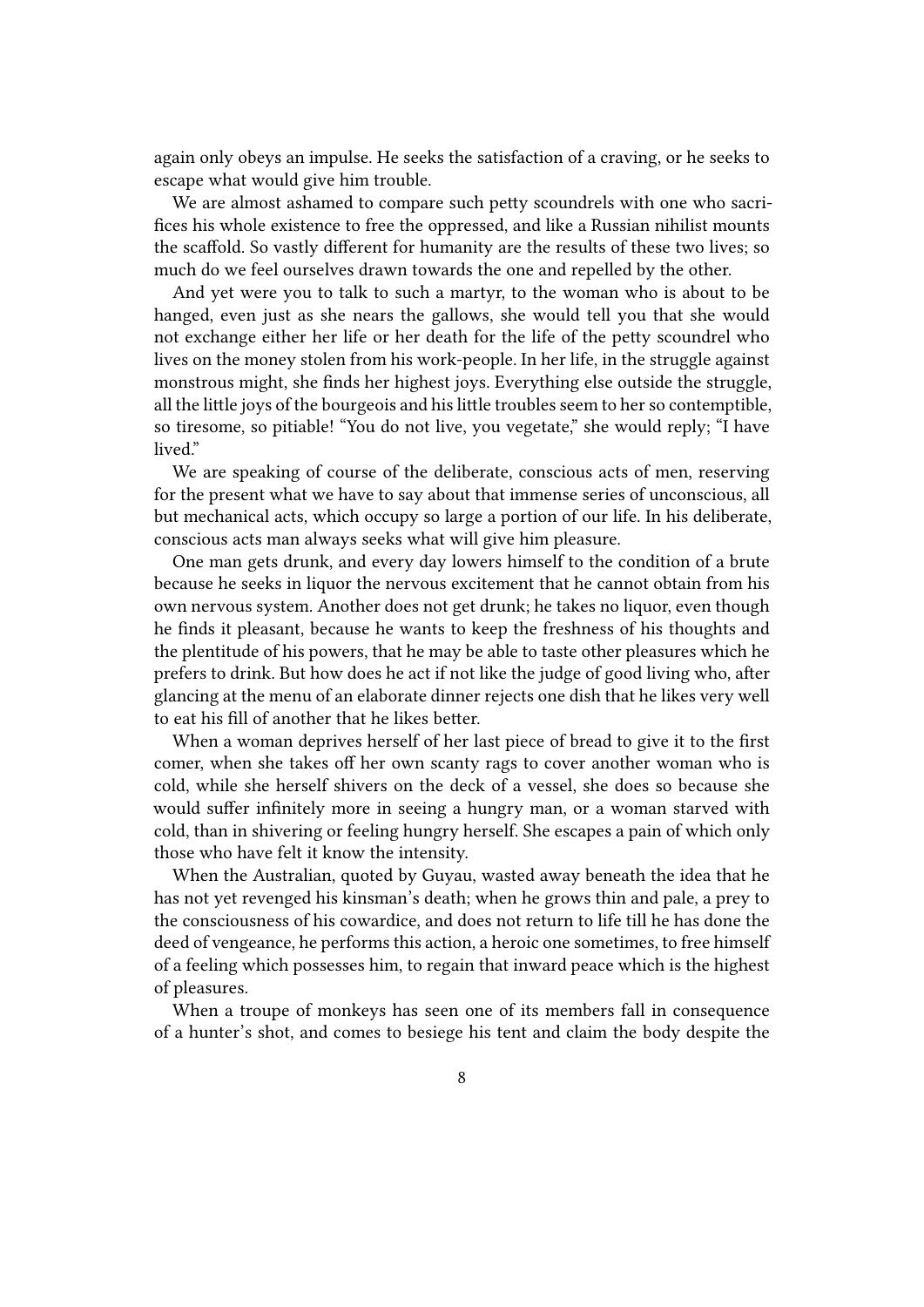threatening gun; when at length the Elder of the band goes right in, first threatens the hunter, then implores him, and finally by his lamentations induces him to give up the corpse, which the groaning troupe carry off into the forest, these monkeys obey a feeling of compassion stronger than all considerations of personal security. This feeling in them exceeds all others. Life itself loses its attraction for them while they are not sure whether they can restore life to their comrade or not. This feeling becomes so oppressive that the poor brutes do everything to get rid of it.

When the ants rush by thousands into the flames of the burning ant-hill, which that evil beast, man, has set on fire, and perish by hundreds to rescue their larvae, they again obey a craving to save their offspring. They risk everything for the sake of bringing away the larvae that they have brought up with more care than many women bestow on their children.

To seek pleasure, to avoid pain, is the general line of action (some would say law) of the organic world.

Without this quest of the agreeable, life itself would be impossible. Organisms would disintegrate, life cease.

Thus whatever a man's actions and line of conduct may be, he does what he does in obedience to a craving of his nature. The most repulsive actions, no less than actions which are indifferent or most attractive, are all equally dictated by a need of the individual who performs them. Let him act as he may, the individual acts as he does because he finds a pleasure in it, or avoids, or thinks he avoids, a pain.

Here we have a well-established fact. Here we have the essence of what has been called the egoistic theory.

Very well, are we any better off for having reached this general conclusion?

Yes, certainly we are. We have conquered a truth and destroyed a prejudice which lies at the root of all prejudices. All materialist philosophy in its relation to man is implied in this conclusion. But does it follow that all the actions of the individual are indifferent, as some have hastened to conclude? This is what we have now to see.

#### <span id="page-8-0"></span>**III**

We have seen that men's actions (their deliberate and conscious actions, for we will speak afterwards of unconscious habits) all have the same origin. Those that are called virtuous and those that are designated as vicious, great devotions and petty knaveries, acts that attract and acts that repel, all spring from a common source. All are performed in answer to some need of the individual's nature. all have for their end the quest of pleasure, the desire to avoid pain.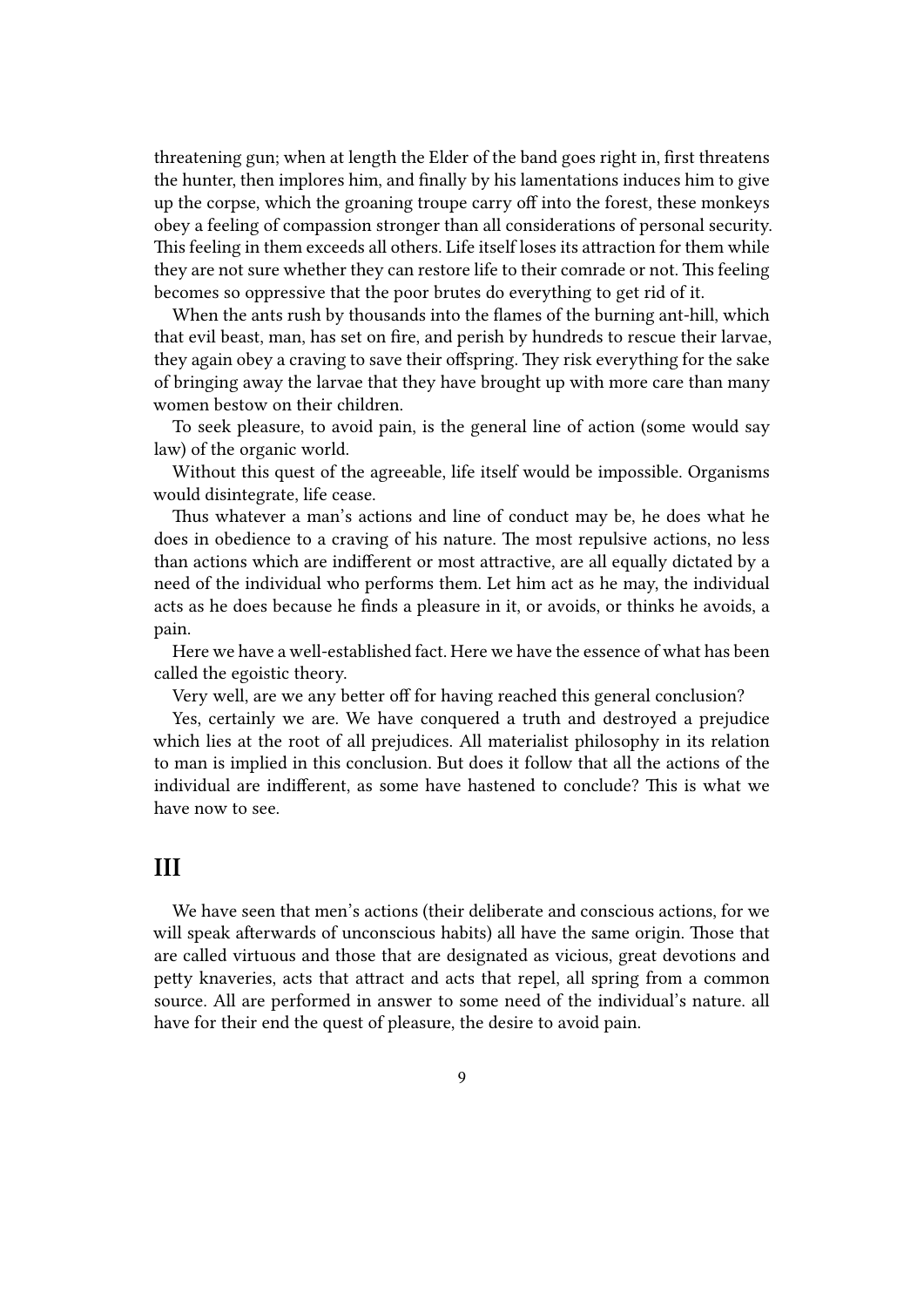We have seen this in the last section, which is but a very succinct summary of a mass of facts that might be brought forward in support of this view. It is easy to understand how this explanation makes those still imbued with religious principles cry out. It leaves no room for the supernatural. It throws over the idea of an immortal soul. If man only acts in obedience to the needs of his nature, if he is, so to say, but a "conscious automaton," what becomes of the immortal soul? What of immortality, that last refuge of those who have known too few pleasures and too many sufferings, and who dream of finding some compensation in another world?

It is easy to understand how people who have grown up in prejudice and with but little confidence in science, which has so often deceived them, people who are led by feeling rather than thought, reject an explanation which takes from them their last hope.

#### <span id="page-9-0"></span>**IV**

Mosaic, Buddhist, Christian and Mussulman theologians have had recourse to divine inspiration to distinguish between good and evil. They have seen that man, be he savage or civilized, ignorant or learned, perverse or kindly and honest, always knows if he is acting well or ill, especially always knows if he is acting ill. And as they have found no explanation of this general fact, they have put it down to divine inspiration. Metaphysical philosophers, on their side, have told us of conscience, of a mystic "imperative," and, after all, have changed nothing but the phrases.

But neither have known how to estimate the very simple and very striking fact that animals living in societies are also able to distinguish between good and evil, just as man does. Moreover, their conceptions of good and evil are of the same nature as those of man. Among the best developed representatives of each separate class, — fish, insects, birds, mammals,— they are even identical.

Forel, that inimitable observer of ants, has shown by a mass of observations and facts that when an ant who has her crop well filled with honey meets other ants with empty stomachs, the latter immediately ask her for food. And amongst these little insects it is the duty of the satisfied ant to disgorge the honey that her hungry friends may also be satisfied. Ask the ants if it would be right to refuse food to other ants of the same anthill when one has had oneUs share. They will answer, by actions impossible to mistake, that it would be extremely wrong. So selfish an ant would be more harshly treated than enemies of another species. If such a thing happens during a battle between two different species, the ants would stop fighting to fall upon their selfish comrade. This fact has been proved by experiments which exclude all doubt.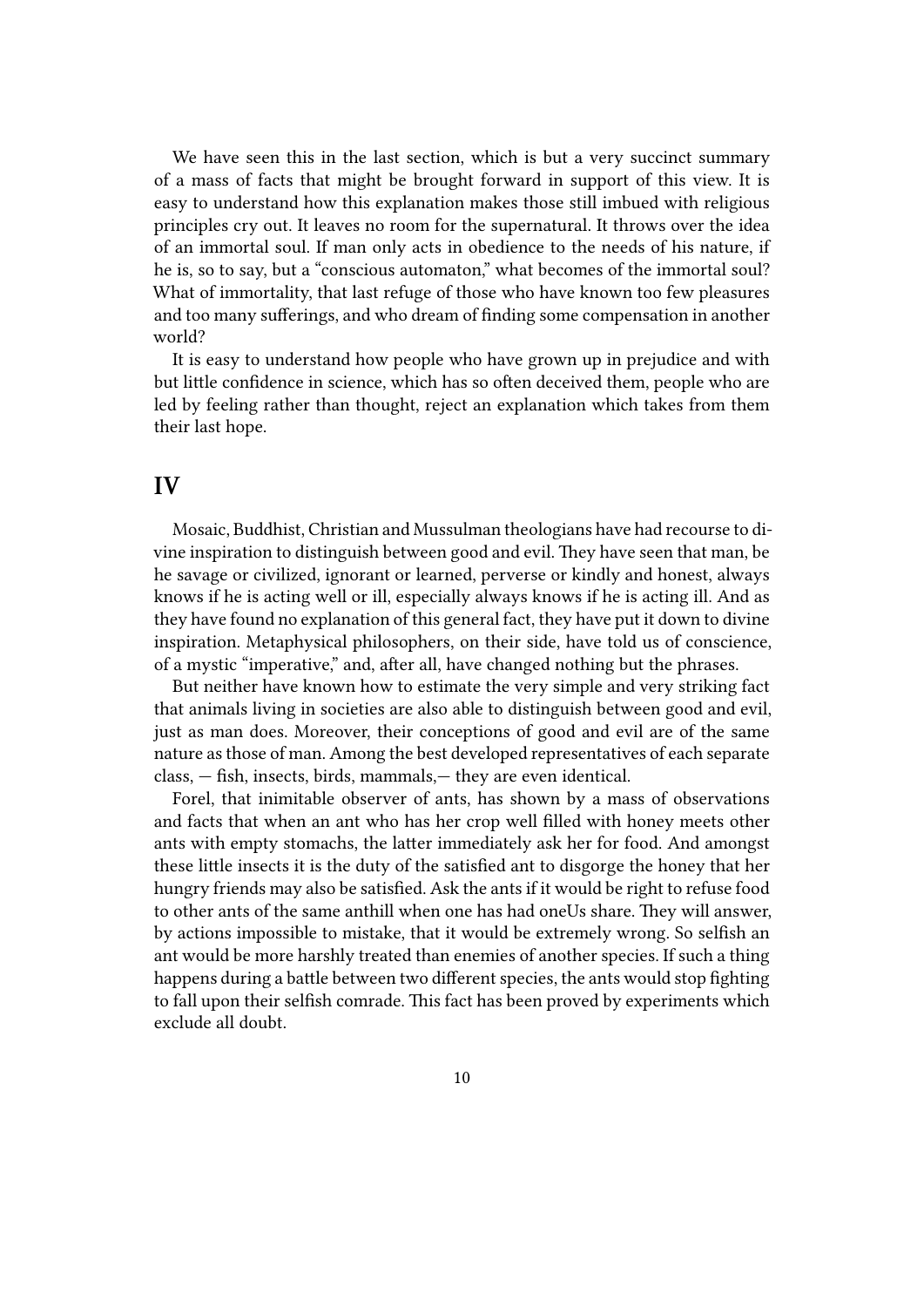Or again, ask the sparrows living in your garden if it is right not to give notice to all the little society when some crumbs are thrown out, so that all may come and share in the meal. Ask them if that hedge sparrow has done right in stealing from his neighbor's nest those straws he had picked up, straws which the thief was too lazy to go and collect himself. The sparrows will answer that he is very wrong, by flying at the robber and pecking him.

Or ask the marmots if it is right for one to refuse access to his underground storehouse to other marmots of the same colony. they will answer that it is very wrong, by quarrelling in all sorts of ways with the miser.

Finally, ask primitive man if it is right to take food in the tent of a member of the tribe during his absence. He will answer that, if the man could get his food for himself, it was very wrong. On the other hand, if he was weary or in want, he ought to take food where he finds it; but in such a case, he will do well to leave his cap or his knife, or even a bit of knotted string, so that the absent hunter may know on his return that a friend has been there, not a robber. Such a precaution will save him the anxiety caused by the possible presence of a marauder near his tent.

Thousands of similar facts might be quoted, whole books might be written, to show how identical are the conceptions of good and evil amongst men and the other animals. The ant, the bird, the marmot, the savage have read neither Kant nor the fathers of the Church nor even Moses. And yet all have the same idea of good and evil. And if you reflect for a moment on what lies at the bottom of this idea, you will see directly that what is considered good among ants, marmots, and Christian or atheist moralists is that which is useful for the preservation of the race; and that which is considered evil is that which is hurtful for race preservation. Not for the individual, as Bentham and Mill put it, but fair and good for the whole race.

The idea of good and evil has thus nothing to do with religion or a mystic conscience. It is a natural need of animal races. And when founders of religions, philosophers, and moralists tell us of divine or metaphysical entities, they are only recasting what each ant, each sparrow practices in its little society.

Is this useful to society? Then it is good. Is this hurtful? Then it is bad.

This idea may be extremely restricted among inferior animals, it may be enlarged among the more advanced animals; but its essence always remains the same.

Among ants it does not extend beyond the anthill. All sociable customs, all rules of good behavior are applicable only to the individuals in that one anthill, not to any others. One anthill will not consider another as belonging to the same family, unless under some exceptional circumstances, such as a common distress falling upon both. In the same way the sparrows in the Luxembourg Gardens in Paris, though they will mutually aid one another in a striking manner, will fight to the death with another sparrow from the Monge Square who may dare to venture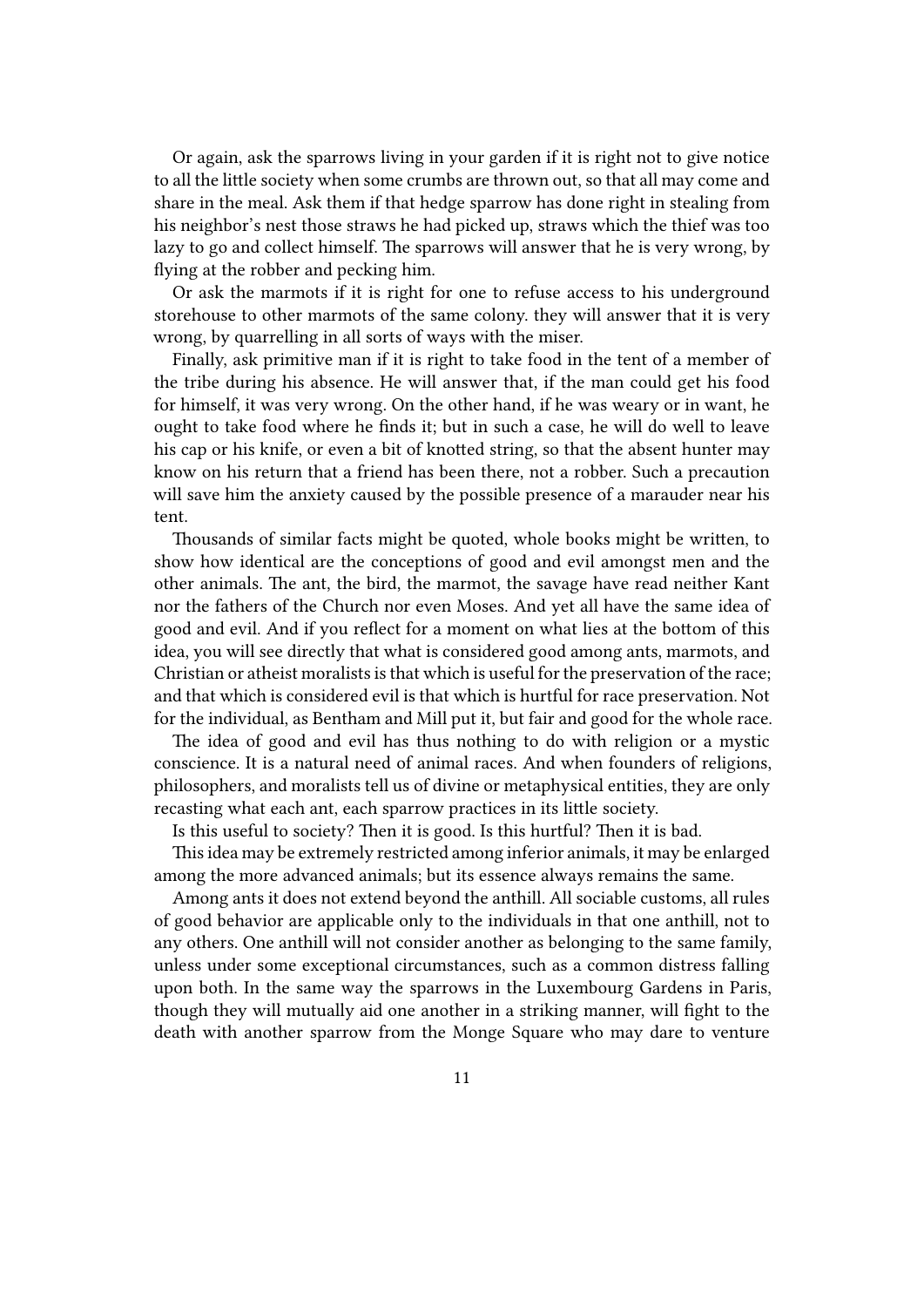into the Luxembourg. And the savage will look upon a savage of another tribe as a person to whom the usages of his own tribe do not apply. It is even allowable to sell to him, and to sell is always to rob the buyer more or less; buyer or seller, one or other is always "sold." A Tchoutche would think it a crime to sell to the members of his tribe: to them he gives without any reckoning. And civilized man, when at last he understands the relations between himself Ind the simplest Papuan, close relations, though imperceptible at the first glance, will extend his principles of solidarity to the whole human race, and even to the animals. The idea enlarges, but its foundation remains the same.

On the other hand, the conception of good or evil varies according to the degree of intelligence or of knowledge acquired. There is nothing unchangeable about it. Primitive man may have thought it very right  $-$  that is, useful to the race  $-$  to eat his aged parents when they became a charge upon the community  $-$  a very heavy charge in the main. He may have also thought it useful to the community to kill his new-born children, and only keep two or three in each family, so that the mother could suckle them until they were three years old and lavish more of her tenderness upon them.

In our days ideas have changed, but the means of subsistence are no longer what they were in the Stone Age. Civilized man is not in the position of the savage family who have to choose between two evils: either to eat the aged parents or else all to get insufficient nourishment and soon find themselves unable to feed both the aged parents and the young children. We must transport ourselves into those ages, which we can scarcely call up in our mind, before we can understand that in the circumstances then existing, half-savage man may have reasoned rightly enough.

Ways of thinking may change. The estimate of what is useful or hurtful to the race changes, but the foundation remains the same. And if we wished to sum up the whole philosophy of the animal kingdom in a single phrase, we should see that ants, birds, marmots, and men are agreed on one point.

The morality which emerges from the observation of the whole animal kingdom may be summed up in the words: "Do to others what you would have them do to you in the same circumstances".

And it adds: "Take note that this is merely a piece of advice; but this advice is the fruit of the long experience of animals in society. And among the great mass of social animals, man included, it has become habitual to act on this principle. Indeed without this no society could exist, no race could have vanquished the natural obstacles against which it must struggle."

Is it really this very simple principle which emerges from the observation of social animals and human societies? Is it applicable? And how does this principle pass into a habit and continually develop? This is what we are now going to see.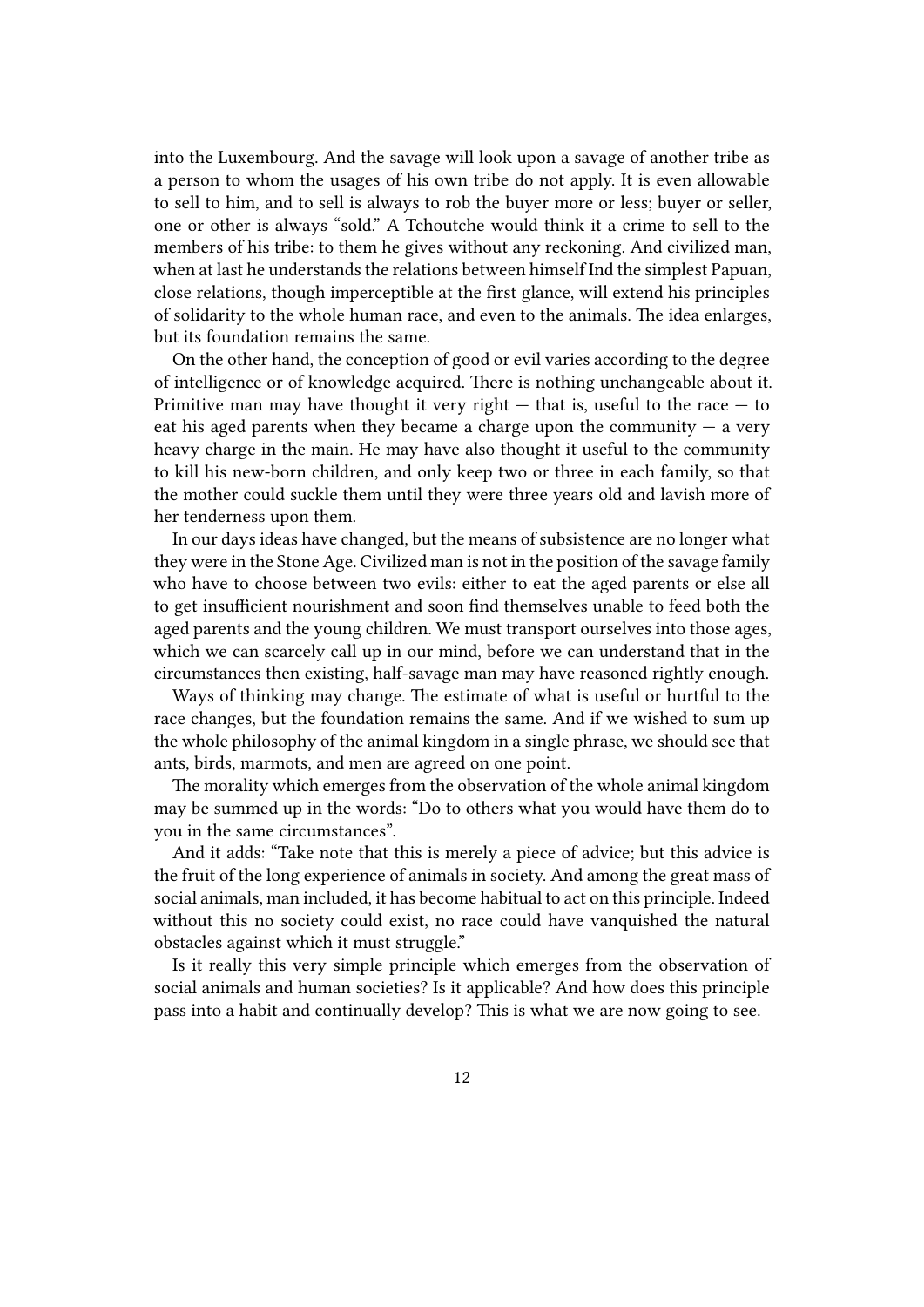The idea of good and evil exists within humanity itself. Man, whatever degree of intellectual development he may have attained, however his ideas may be obscured by prejudices and personal interest in general, considers as good that which is useful to the society wherein he lives, and as evil that which is hurtful to it.

But whence comes this conception, often so vague that it can scarcely be distinguished from a feeling? There are millions and millions of human beings who have never reflected about the human race. They know for the most part only the clan or family, rarely the nation, still more rarely mankind. How can it be that they should consider what is useful for the human race as good, or even attain a feeling of solidarity with their clan, in spite of all their narrow, selfish interests?

This fact has greatly occupied thinkers at all times, and it continues to occupy them still. We are going in our turn to give our view of the matter. But let us remark in passing that though the explanations of the fact may vary, the fact itself remains none the less incontestable. And should our explanation not be the true one, or should it be incomplete, the fact with its consequences to humanity will still remain. We may not be able fully to explain the origin of the planets revolving round the sun, but the planets revolve none the less, and one of them carries us with it in space.

We have already spoken of the religious explanation. If man distinguishes between good and evil, say theologians, it is God who has inspired him with this idea. Useful or hurtful is not for him to inquire; he must merely obey the fiat of his creator. We will not stop at this explanation, fruit of the ignorance and terrors of the savage. We pass on.

Others have tried to explain the fact by law. It must have been law that developed in man the sense of just and unjust, right and wrong. Our readers may judge of this explanation for themselves. They know that law has merely utilized the social feelings of man, to slip in, among the moral precepts he accepts, various mandates useful to an exploiting minority, to which his nature refuses obedience. Law has perverted the feeling of justice instead of developing it. Again let us pass on.

Neither let us pause at the explanation of the Utilitarians. They will have it that man acts morally from self-interest, and they forget his feelings of solidarity with the whole race, which exist, whatever be their origin. There is some truth in the Utilitarian explanation. But it is not the whole truth. Therefore, let us go further.

It is again to the thinkers of the eighteenth century that we are indebted for having guessed, in part at all events, the origin of the moral sentiment.

In a fine work, The Theory of Moral Sentiment, left to slumber in silence by religious prejudice, and indeed but little known even among anti-religious thinkers,

#### <span id="page-12-0"></span>**V**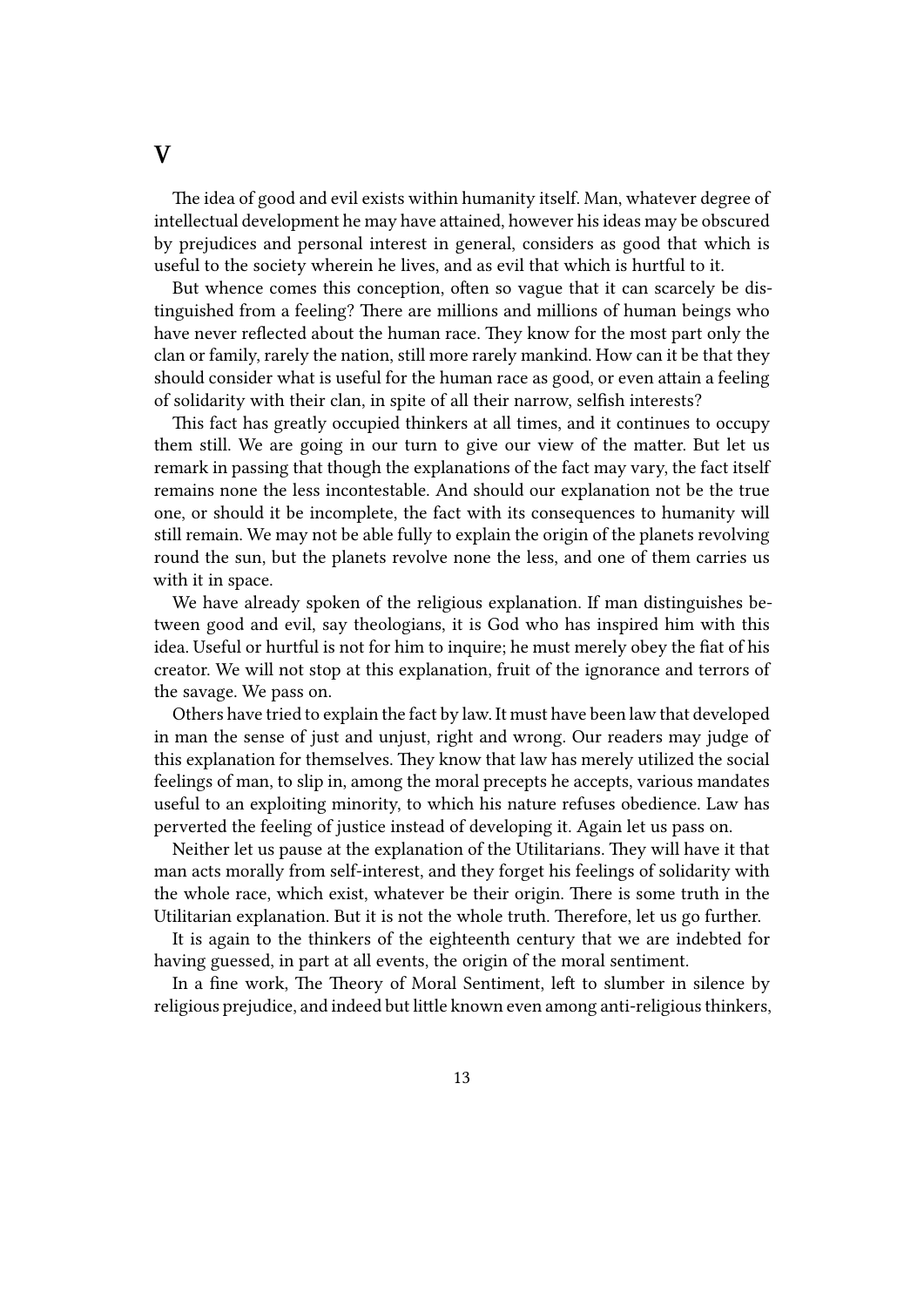Adam Smith has laid his finger on the true origin of the moral sentiment. He does not seek it in mystic religious feelings; he finds it simply in the feeling of sympathy.

You see a man beat a child. You know that the beaten child suffers. Your imagination causes you yourself to suffer the pain inflicted upon the child; or perhaps its tears, its little suffering face tell you. And if you are not a coward, you rush at the brute who is beating it and rescue it from him.

This example by itself explains almost all the moral sentiments. The more powerful your imagination, the better you can picture to yourself what any being feels when it is made to suffer, and the more intense and delicate will your moral sense be. The more you are drawn to put yourself in the place of the other person, the more you feel the pain inflicted upon him, the insult offered him, the injustice of which he is a victim, the more will you be urged to act so that you may prevent the pain, insult, or injustice. And the more you are accustomed by circumstances, by those surrounding you, or by the intensity of your own thought and your own imagination, to act as your thought and imagination urge, the more will the moral sentiment grow in you, the more will it become habitual.

This is what Adam Smith develops with a wealth of examples. He was young when he wrote this book which is far superior to the work of his old age upon political economy. Free from religious prejudice, he sought the explanation of morality in a physical fact of human nature, and this is why official and non-official theological prejudice has put the treatise on the Black List for a century.

Adam Smith's only mistake was not to have understood that this same feeling of sympathy in its habitual stage exists among animals as well as among men.

The feeling of solidarity is the leading characteristic of all animals living in society. The eagle devours the sparrow, the wolf devours the marmot. But the eagles and the wolves respectively aid each other in hunting, the sparrow and the marmot unite among themselves against the beasts and birds of prey so effectually that only the very clumsy ones are caught. In all animal societies solidarity is a natural law of far greater importance than that struggle for existence, the virtue of which is sung by the ruling classes in every strain that may best serve to stultify us.

When we study the animal world and try to explain to ourselves that struggle for existence maintained by each living being against adverse circumstances and against its enemies, we realize that the more the principles of solidarity and equality are developed in an animal society and have become habitual to it, the more chance has it of surviving and coming triumphantly out of the struggle against hardships and foes. The more thoroughly each member of the society feels his solidarity with each other member of the society, the more completely are developed in all of them those two qualities which are the main factors of all progress: courage on the one hand, md on the other, free individual initiative. And on the contrary, the more any animal society or little group of animals loses this feeling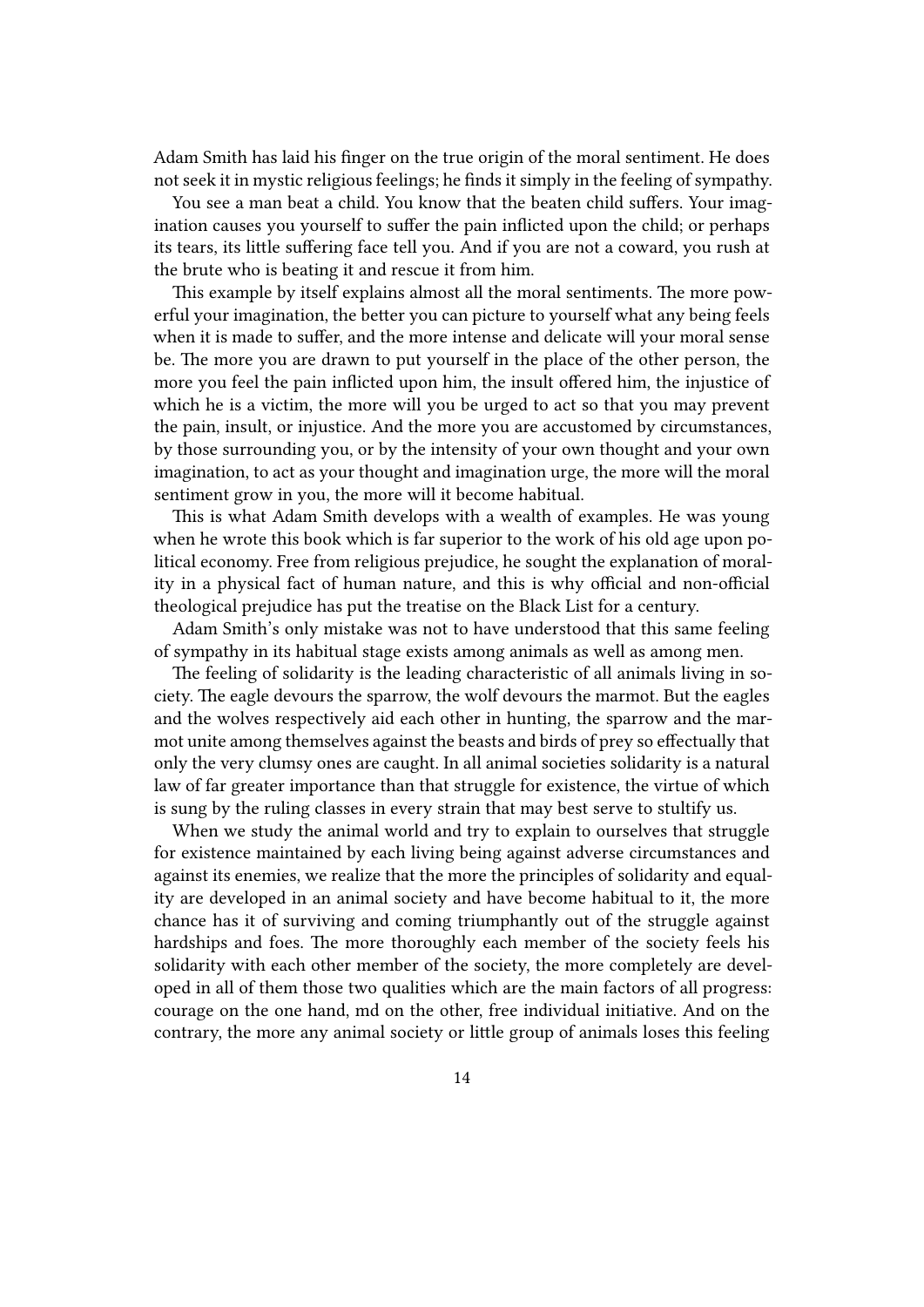of solidarity — which may chance as the result of exceptional scarcity or else of exceptional plenty — the more do the two other factors of progress courage and individual initiative, diminish. In the end they disappear, and the society falls into decay and sinks before its foes. Without mutual confidence no struggle is possible; there is no courage, no initiative, no solidarity— and no victory! Defeat is certain.

We can prove with a wealth of examples how in the animal and human worlds the law of mutual aid is the law of progress, and how mutual aid with the courage and individual initiative which follow from it secures victory to the species most capable of practicing it. Now let us imagine this feeling of solidarity acting during the millions of ages which have succeeded one another since the first beginnings of animal life appeared upon the globe. Let us imagine how this feeling little by little became a habit, and was transmitted by heredity from the simplest microscopic organism to its descendants  $-$  insects, birds, reptiles, mammals, man  $-$  and we shall comprehend the origin of the moral sentiment, which is a necessity to the animal like food or the organ for digesting it.

Without going further back and speaking of complex animals springing from colonies of extremely simple little beings, here is the origin of the moral sentiment. We have been obliged to be extremely brief in order to compress this great question within the limits of a few pages, but enough has already been said to show that there is nothing mysterious or sentimental about it. Without this solidarity of the individual with the species, the animal kingdom would never have developed or reached its present perfection. The most advanced being upon the earth would still be one of those tiny specks swimming in the water and scarcely perceptible under a microscope. Would even this exist? For are not the earliest aggregations of cellules themselves an instance of association in the struggle?

### <span id="page-14-0"></span>**VI**

Thus by an unprejudiced observation of the animal kingdom, we reach the conclusion that wherever society exists at all, this principle may be found: Treat others as you would like them to treat you under similar circumstances.

And when we study closely the evolution of the animal world, we discover that the aforesaid principle, translated by the one word Solidarity, has played an infinitely larger part in the development of the animal kingdom than all the adaptations that have resulted from a struggle between individuals to acquire personal advantages.

It is evident that in human societies a still greater degree of solidarity is to be met with. Even the societies of monkeys highest in the animal scale offer a striking example of practical solidarity, and man has taken a step further in the same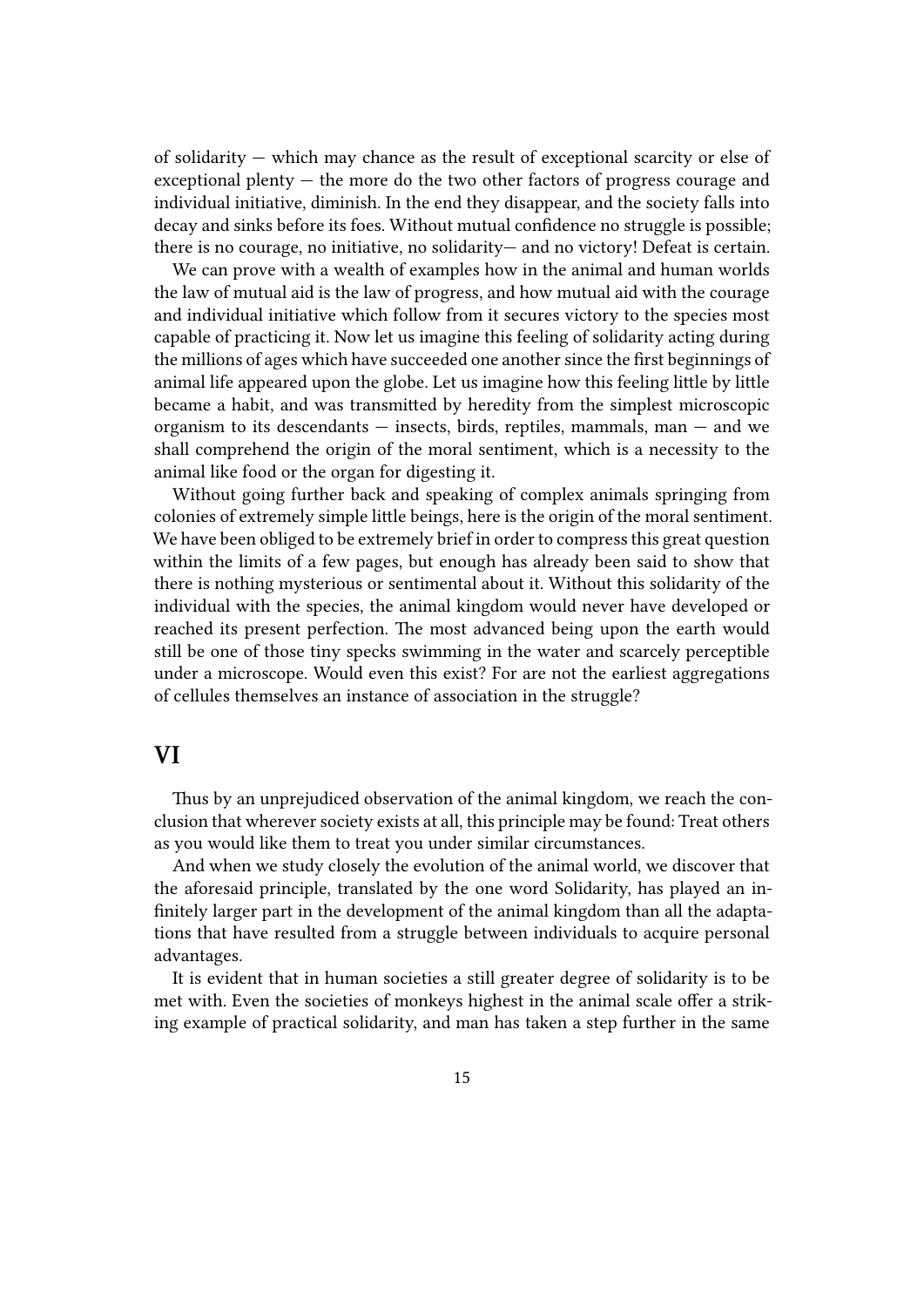direction. This and this alone has enabled him to preserve his puny race amid the obstacles cast by nature in his way, and to develop his intelligence.

A careful observation of those primitive societies still remaining at the level of the Stone Age shows to what a great extent the members of the same community practice solidarity among themselves.

This is the reason why practical solidarity never ceases; not even during the worst periods of history. Even when temporary circumstances of domination, servitude, exploitation cause the principle to be disowned, it still lives deep in the thoughts of the many, ready to bring about a strong recoil against evil institutions, a revolution. If it were otherwise society would perish. For the vast majority of animals and men this feeling remains, and must remain an acquired habit, a principle always present to the mind even when it is continually ignored in action.

It is the whole evolution of the animal kingdom speaking in us. And this evolution has lasted long, very long. It counts by hundreds of millions of years.

Even if we wished to get rid of it we could not. It would be easier for a man to accustom himself to walk on fours than to get rid of the moral sentiment. It is anterior in  $-$  animal evolution to the upright posture of man.

The moral sense is a natural faculty in us like the sense of smell or of touch.

As for law and religion, which also have preached this principle, they have simply filched it to cloak their own wares, their injunctions for the benefit of the conqueror, the exploiter, the priest. Without this principle of solidarity, the justice of which is so generally recognized, how could they have laid hold on men's minds? Each of them covered themselves with it as with a garment; like authority which made good its position by posing as the protector of the weak against the strong. By flinging overboard law, religion and authority, mankind can regain possession of the moral principle which has been taken from them. Regain that they may criticize it, and purge it from the adulterations wherewith priest, judge and ruler have poisoned it and are poisoning it yet.

Besides this principle of treating others as one wishes to be treated oneself, what is it but the very same principle as equality, the fundamental principle of anarchism? And how can any one manage to believe himself an anarchist unless he practices it?

We do not wish to be ruled. And by this very fact, do we not declare that we ourselves wish to rule nobody? We do not wish to be deceived, we wish always to be told nothing but the truth. And by this very fact, do we not declare that we ourselves do not wish to deceive anybody, that we promise to always tell the truth, nothing but the truth, the whole truth? We do not wish to have the fruits of our labor stolen from us. And by that very fact, do we not declare that we respect the fruits of others' labor?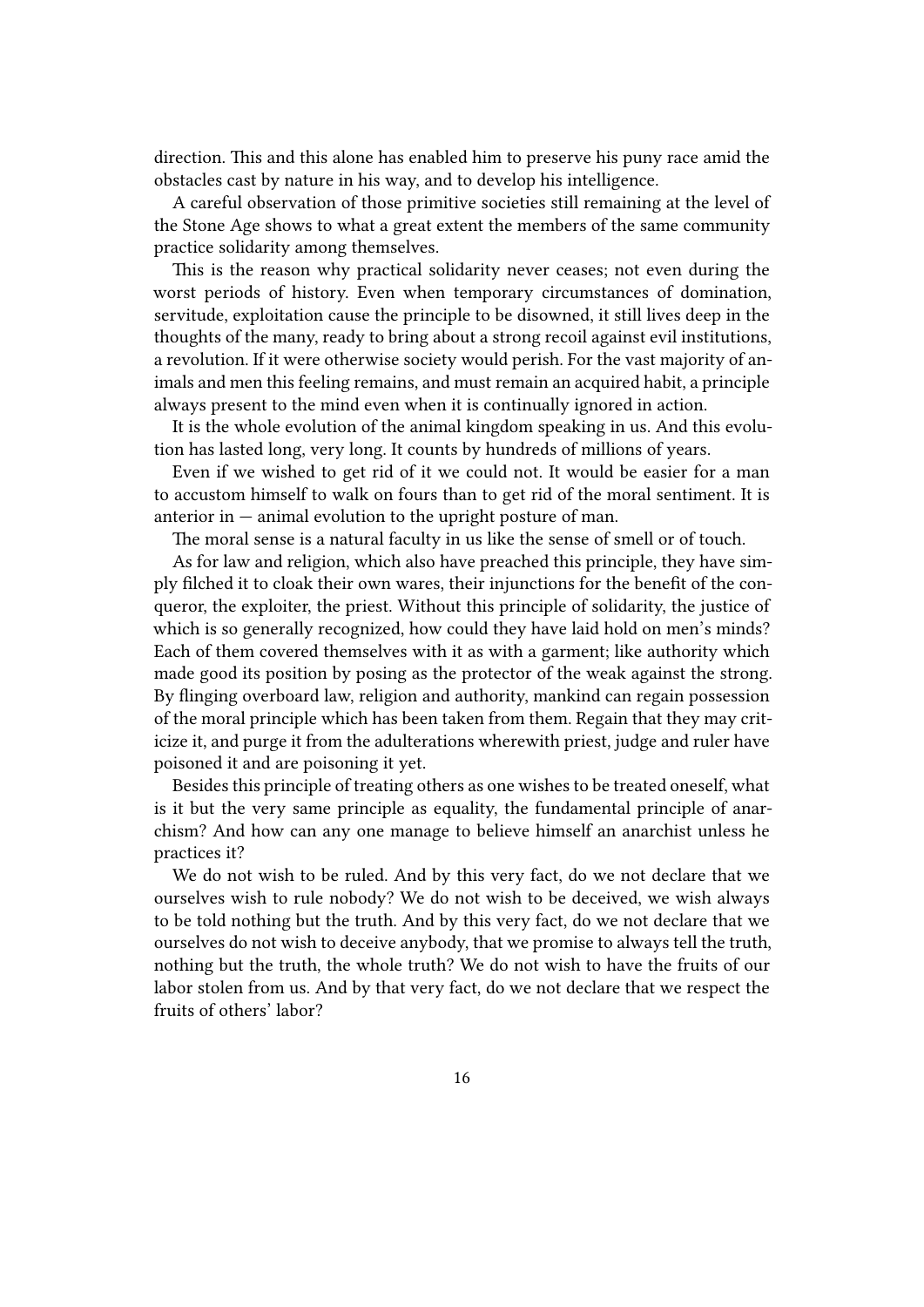By what right indeed can we demand that we should be treated in one fashion, reserving it to ourselves to treat others in a fashion entirely different? Our sense of equality revolts at such an idea.

Equality in mutual relations with the solidarity arising from it, this is the most powerful weapon of the animal world in the struggle for existence. And equality is equity. By proclaiming ourselves anarchists, we proclaim beforehand that we disavow any way of treating others in which we should not like them to treat us; that we will no longer tolerate the inequality that has allowed some among us to use their strength, their cunning or their ability after a fashion in which it would annoy us to have such qualities used against ourselves. Equality in all things, the synonym of equity, this is anarchism in very deed. It is not only against the abstract trinity of law, religion, and authority that we declare war. By becoming anarchists we declare war against all this wave of deceit, cunning, exploitation, depravity, vice — in a word, inequality — which they have poured into all our hearts. We declare war against their way of acting, against their way of thinking. The governed, the deceived, the exploited, the prostitute, wound above all else our sense of equality. It is in the name of equality that we are determined to have no more prostituted, exploited, deceived and governed men and women.

Perhaps it may be said  $-$  it has been said sometimes "But if you think that you must always treat others as you would be treated yourself, what right have you to use force under any circumstances whatever? What right have you to level a cannon at any barbarous or civilized invaders of your country? What right have you to dispossess the exploiter? What right to kill not only a tyrant but a mere viper?"

What right? What do you mean by that singular word, borrowed from the law? Do you wish to know if I shall feel conscious of having acted well in doing this? If those I esteem will think I have done well? Is this what you ask? If so the answer is simple.

Yes, certainly! Because we ourselves should ask to be killed like venomous beasts if we went to invade Burmese or Zulus who have done us no harm. We should say to our son or our friend: "Kill me, if I ever take part in the invasion!"

Yes, certainly! Because we ourselves should ask to be dispossessed, if giving the lie to our principles, we seized upon an inheritance, did it fall from on high, to use it for the exploitation of others.

Yes, certainly! Because any man with a heart asks beforehand that he may be slain if ever he becomes venomous; that a dagger may be plunged into his heart if ever he should take the place of a dethroned tyrant.

Ninety-nine men out of a hundred who have a wife and children would try to commit suicide for fear they should do harm to those they love, if they felt them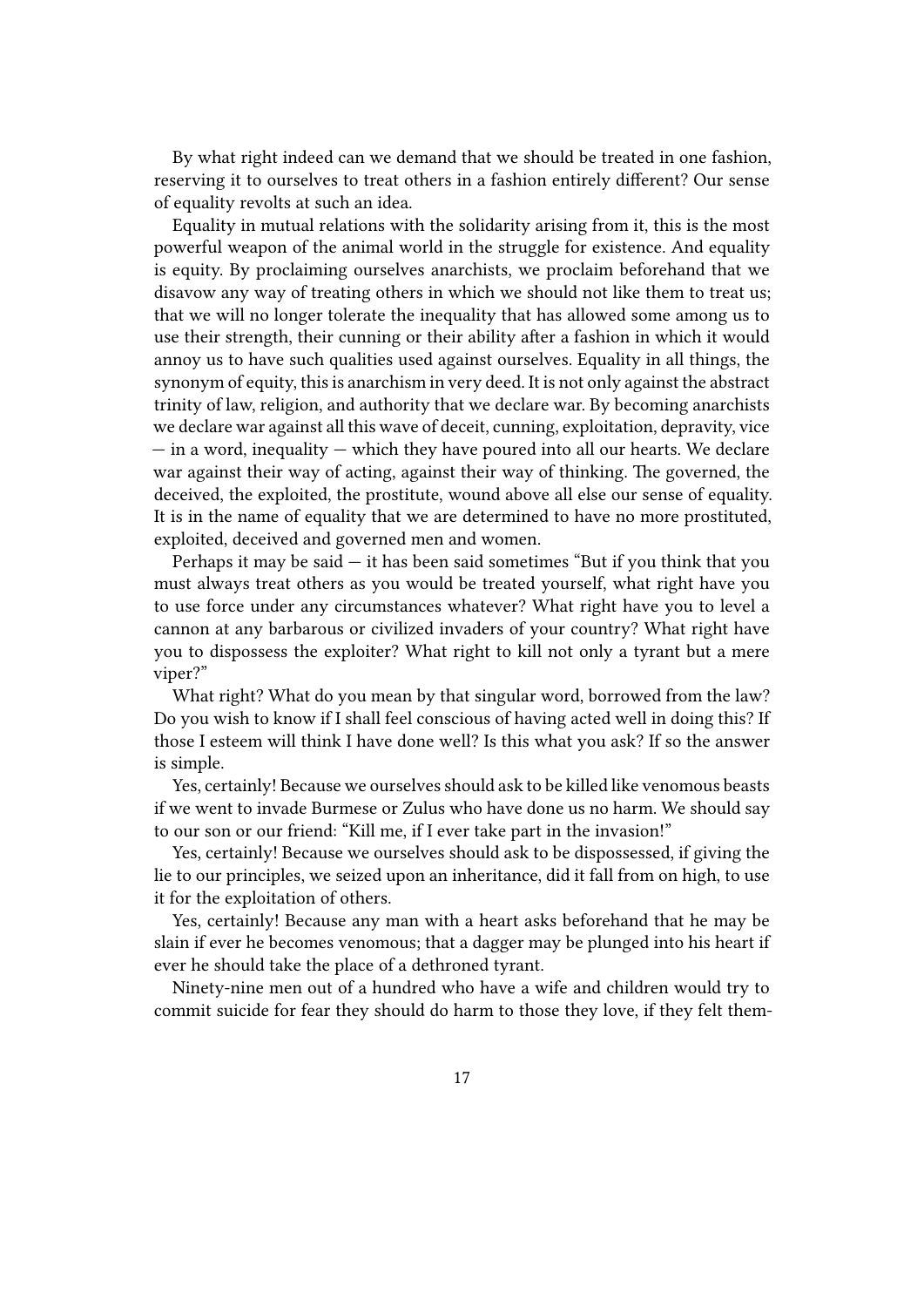selves going mad. Whenever a good-hearted man feels himself becoming dangerous to those he loves, he wishes to die before he is so.

Perovskaya and her comrades killed the Russian Czar. And all mankind, despite the repugnance to the spilling of blood, despite the sympathy for one who had allowed the serfs to be liberated, recognized their right to do as they did. Why? Not because the act was generally recognized as useful; two out of three still doubt if it were so. But because it was felt that not for all the gold in the world would Perovskaya and her comrades have consented to become tyrants themselves. Even those who know nothing of the drama are certain that it was no youthful bravado, no palace conspiracy, no attempt to gain power. It was hatred of tyranny, even to the scorn of self, even to the death.

"These men and women," it was said, "had conquered the right to kill"; as it was said of Louise Michel, "She had the right to rob." Or again, "They have the right to steal," in speaking of those terrorists who lived on dry bread, and stole a million or two of the Kishineff treasure.

Mankind has never refused the right to use force on those who have conquered that right, be it exercised upon the barricades or in the shadow of a cross-way. But if such an act is to produce a deep impression upon men's minds, the right must be conquered. Without this, such an act whether useful or not will remain merely a brutal fact, of no importance in the progress of ideas. People will see in it nothing but a displacement of force, simply the substitution of one exploiter for another.

#### **VII**

We have hitherto been speaking of the conscious, deliberate actions of man, those performed intentionally. But side by side with our conscious life we have an unconscious life which is very much wider. Yet we have only to notice how we dress in the morning, trying to fasten a button that we know we lost last night, or stretching out our hand to take something that we ourselves have moved away, to obtain an idea of this unconscious life and realize the enormous part it plays in our existence.

It makes up three-fourths of our relations with others. Our ways of speaking, smiling, frowning, getting heated or keeping cool in a discussion, are unintentional, the result of habits, inherited from our human or pre-human ancestors (only notice the likeness in expression between an angry man and an angry beast), or else consciously or unconsciously acquired.

Our manner of acting towards others thus tends to become habitual. To treat others as he would wish to be treated himself becomes with man and all sociable animals, simply a habit. So much so that a person does not generally even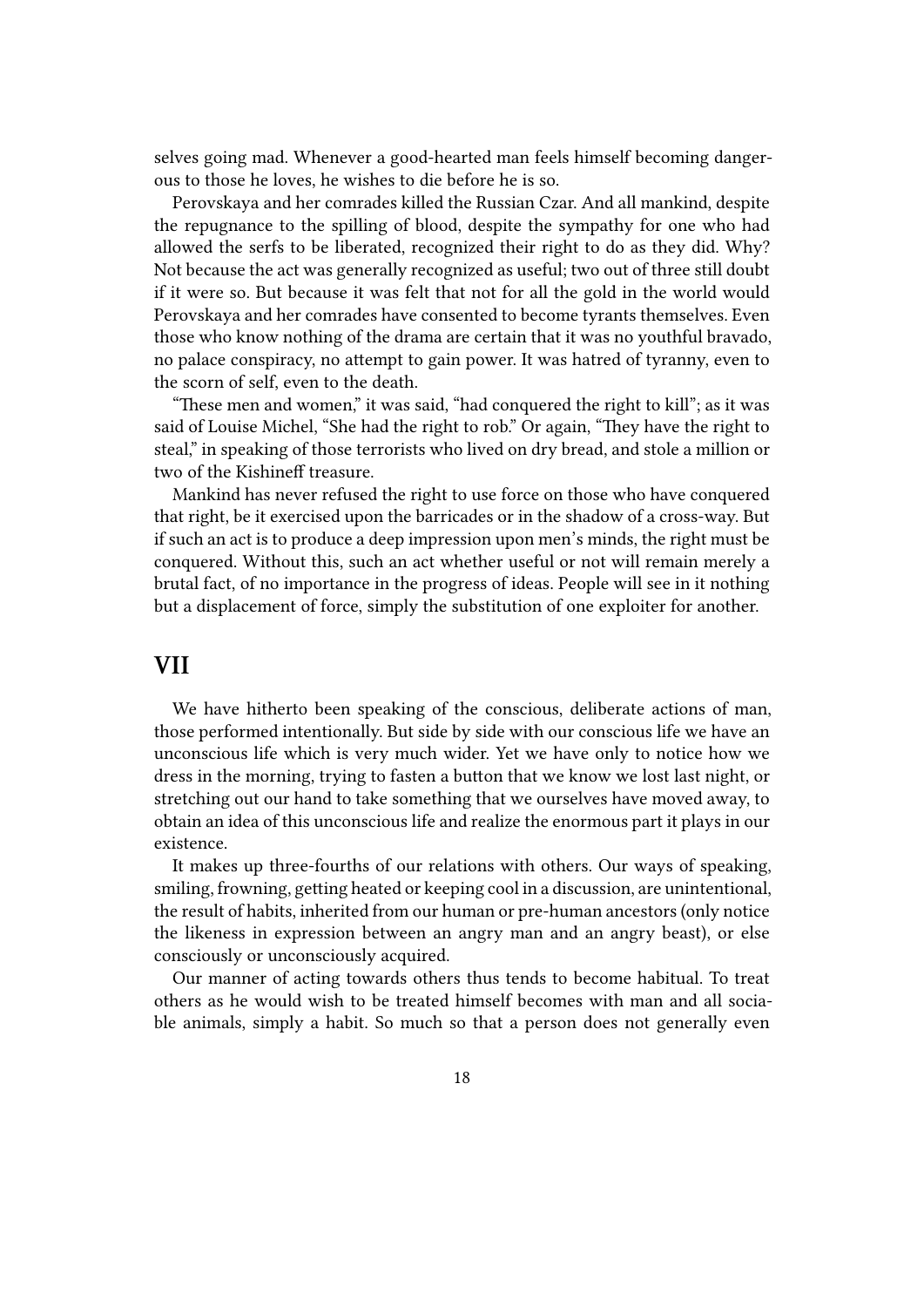ask himself how he must act under such and such circumstances. It is only when the circumstances are exceptional, in some complex case or under the impulse of strong passion that he hesitates, and a struggle takes place between the various portions of his brain — for the brain is a very complex organ, the various portions of which act to a certain degree independently. When this happens, the man substitutes himself in imagination for the person opposed to him; he asks himself if he would like to be treated in such a way, and the better he has identified himself with the person whose dignity or interests he has been on the point of injuring, the more moral will his decision be. Or maybe a friend steps in and says to him: "Fancy yourself in his place; should you have suffered from being treated by him as he has been treated by you? And this is enough.

Thus we only appeal to the principle of equality in moments of hesitation, and in ninety-nine cases out of a hundred act morally from habit. It must have been obvious that in all we have hitherto said, we have not attempted to enjoin anything,we have only set forth the manner in which things happen in the animal world and amongst mankind.

Formerly the church threatened men with hell to moralize them, and she succeeded in demoralizing them instead. The judge threatens with imprisonment, flogging, the gallows, in the name of those social principles he has filched from society; and he demoralizes them. And yet the very idea that the judge may disappear from the earth at the same time as the priest causes authoritarians of every shade to cry out about peril to society.

But we are not afraid to forego judges and their sentences. We forego sanctions of all kinds, even obligations to morality. We are not afraid to say: "Do what you will; act as you will"; because we are persuaded that the great majority of mankind, in proportion to their degree of enlightenment and the completeness with which they free themselves from existing fetters will behave and act always in a direction useful to society just as we are persuaded beforehand that a child will one day walk on its two feet and not on all fours simply because it is born of parents belonging to the genus Homo.

All we can do is to give advice. And again while giving it we add: "This advice will be valueless if your own experience and observation do not lead you to recognize that it is worth following." When we see a youth stooping and so contracting his chest and lungs we advise him to straighten himself, hold up his head and open his chest. We advise him to fill his lungs and take long breaths, because this will be his best safeguard against consumption. But at the same time we teach him physiology that he may understand the functions of his lungs, and himself choose the posture he knows to be the best.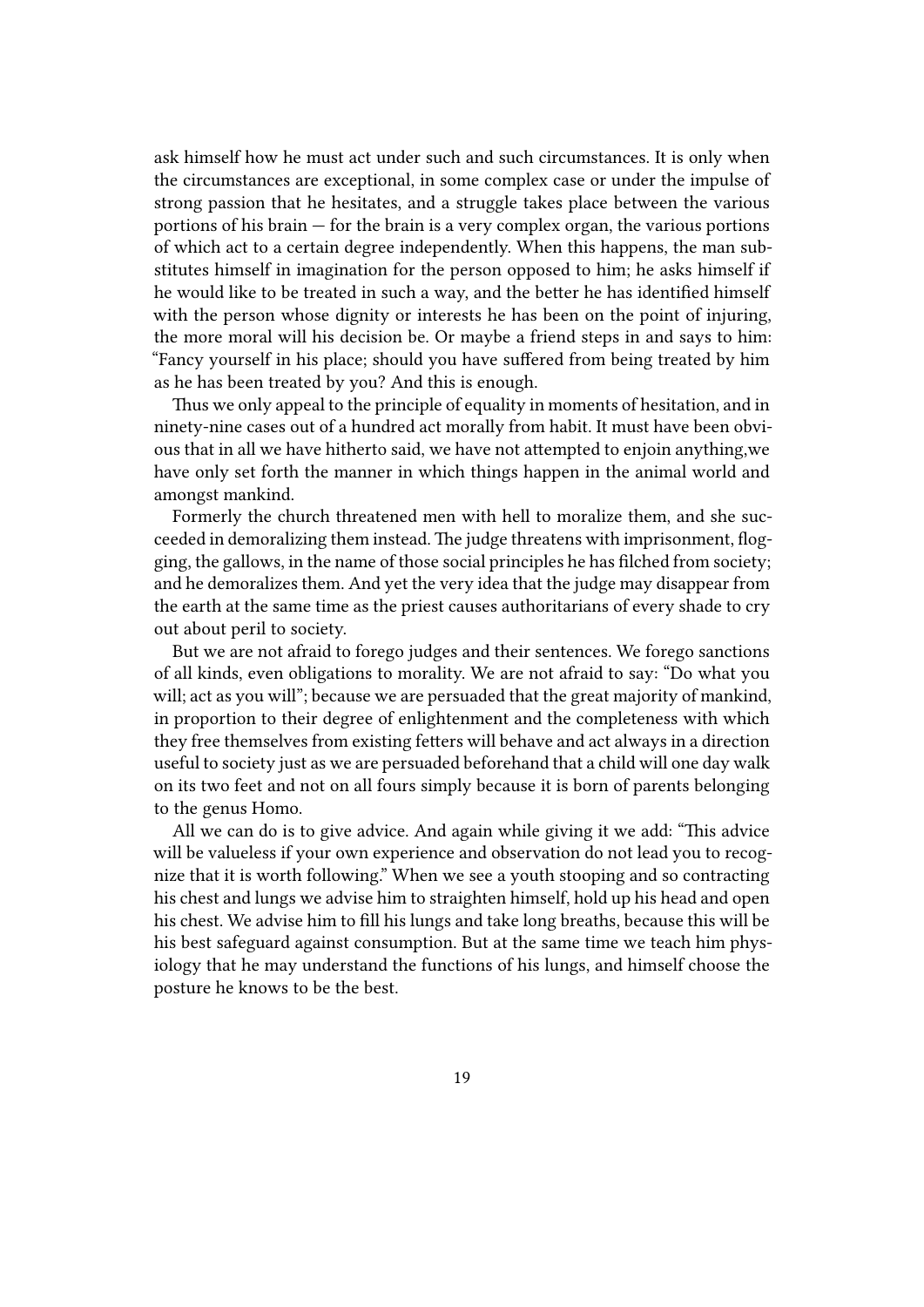And this is all we can do in the case of morals. And this is all we can do in the case of morals. We have only a right to give advice, to which we add: "Follow it if it seems good to you."

But while leaving to each the right to act as he thinks best; while utterly denying the right of society to punish one in any way for any anti-social act he may have committed, we do not forego our own capacity to love what seems to us good and to hate what seems to us bad. Love and hate; for only those who know how to hate know how to love. We keep this capacity; and as this alone serves to maintain and develop the moral sentiments in every animal society, so much the more will it be enough for the human race.

We only ask one thing, to eliminate all that impedes the free development of these two feelings in the present society, all that perverts our judgment: — the State, the church, exploitation; judges, priests, governments, exploiters.

Today when we see a Jack the Ripper murder one after another some of the poorest and most miserable of women, our first feeling is one of hatred.

If we had met him the day when he murdered that woman who asked him to pay her for her slum lodging, we should have put a bullet through his head, without reflecting that the bullet might have been better bestowed in the brain of the owner of that wretched den.

But when we recall to mind all the infamies which have brought him to this; when we think of the darkness in which he prowls haunted by images drawn from indecent books or thoughts suggested by stupid books, our feeling is divided. And if some day we hear that Jack is in the hands of some judge who has slain in cold blood a far greater number of men, women and children than all the Jacks together; if we see him in the hands of one of those deliberate maniacs then all our hatred of Jack the Ripper will vanish. It will be transformed into hatred of a cowardly and hypocritical society and its recognized representatives. All the infamies of a Ripper disappear before that long series of infamies committed in the name of law. It is these we hate.

At the present day our feelings are continually thus divided. We feel that all of us are more or less, voluntarily or involuntarily, abettors of this society. We do not dare to hate. Do we even dare to love? In a society based on exploitation and servitude human nature is degraded.

But as servitude disappears we shall regain our rights. We shall feel within ourselves strength to hate and to love, even in such complicated cases as that we have just cited.

In our daily life we do already give free scope to our feelings of sympathy or antipathy; we are doing so every moment. We all love moral strength we all despise moral weakness and cowardice. Every moment our words, looks, smiles express our joy in seeing actions useful to the human race, those which we think good. Ev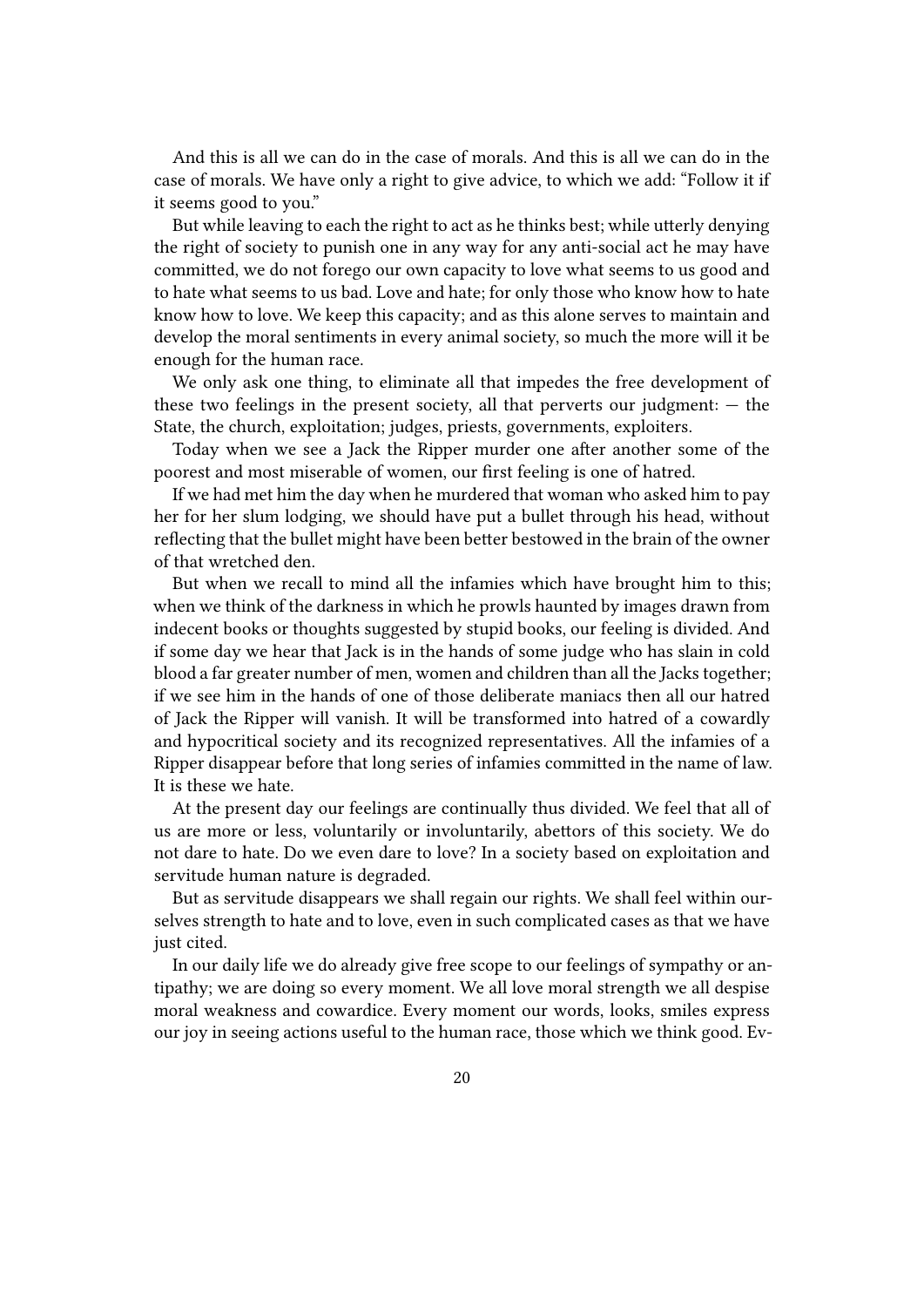ery moment our looks and words show the repugnance we feel towards cowardice, deceit, intrigue, want of moral courage. We betray our disgust, even when under the influence of a worldly education we try to hide our contempt beneath those lying appearances which will vanish as equal relations are established among us.

This alone is enough to keep the conception of good and ill at a certain level and to communicate it one to another.

It will be still more efficient when there is no longer judge or priest in society, when moral principles have lost their obligatory character and are considered merely as relations between equals.

Moreover, in proportion to the establishment of these relations, a loftier moral conception will arise in society. It is this conception which we are about to analyze.

## **VIII**

Thus far our analysis has only set forth the simple principles of equality. We have revolted and invited others to revolt against those who assume the right to treat their fellows otherwise than they would be treated themselves; against those who, not themselves wishing to be deceived, exploited, prostituted or ill-used, yet behave thus to others. Lying, and brutality are repulsive, we have said, not because they are disapproved by codes of morality, but because such conduct revolts the sense of equality in everyone to whom equality is not an empty word. And above all does it revolt him who is a true anarchist in his way of thinking and acting.

If nothing but this simple, natural, obvious principle were generally applied in life, a very lofty morality would be the result; a morality comprising all that moralists have taught.

The principle of equality sums up the teachings of moralists. But it also contains something more. This something more is respect for the individual. By proclaiming our morality of equality, or anarchism, we refuse to assume a right which moralists have always taken upon themselves to claim, that of mutilating the individual in the name of some ideal. We do not recognize this right at all, for ourselves or anyone else.

We recognize the full and complete liberty of the individual; we desire for him plentitude of existence, the free development of all his faculties. We wish to impose nothing upon him; thus returning to the principle which Fourier placed in opposition to religious morality when he said:

"Leave men absolutely free. Do not mutilate them as religions have done enough and to spare. Do not fear even their passions. In a free society these are not dangerous."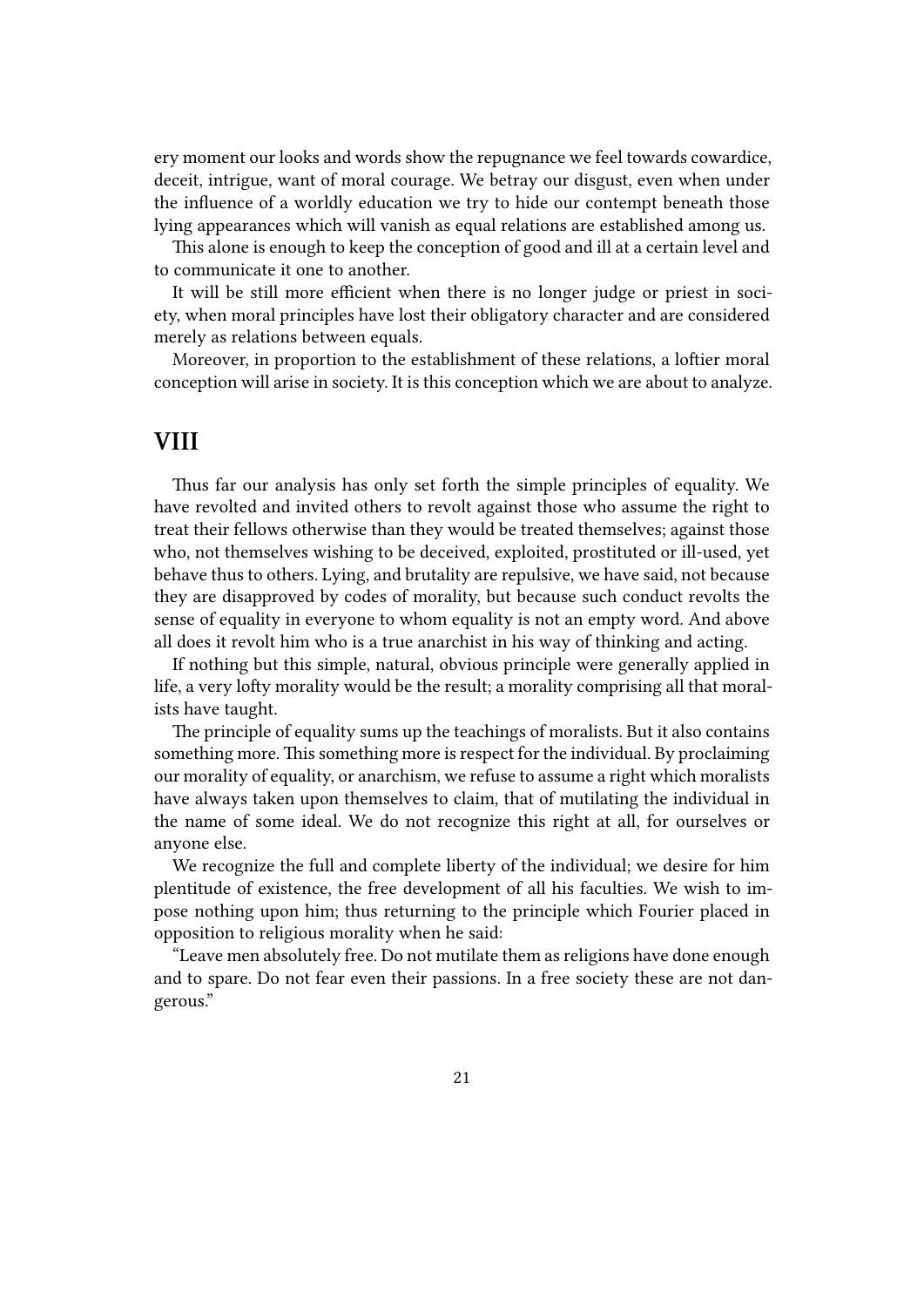Provided that you yourself do not abdicate your freedom, provided that you yourself do not allow others to enslave you; and provided that to the violent and anti-social passions of this or that person you oppose your equally vigorous social passions, you have nothing to fear from liberty.

We renounce the idea of mutilating the individual in the name of any ideal whatsoever. All we reserve to ourselves is the frank expression of our sympathies and antipathies towards what seems to us good or bad. A man deceives his friends. It is his bent, his character to do so. Very well, it is our character, our bent to despise liars. And as this is our character, let us be frank. Do not let us rush and press him to our bosom or cordially shake hands with him, as is sometimes done today. Let us vigorously oppose our active passion to his.

This is all we have the right to do, this is all the duty we have to perform to keep up the principle of equality in society. It is the principle of equality in practice. But what of the murderer, the man who debauches children? The murderer who kills from sheer thirst for blood is excessively rare. He is a madman to be cured or avoided. As for the debauchee, let us first of all look to it that society does not pervert our children's feelings, then we shall have little to fear from rakes. All this it must be understood is not completely applicable until the great sources of moral depravity — capitalism, religion, justice, government — shall have ceased to exist. But the greater part of it may be put in practice from this day forth. It is in practice already.

And yet if societies knew only this principle of equality; if each man practiced merely the equity of a trader, taking care all day long not to give others anything more than he was receiving from them, society would die of it. The very principle of equality itself would disappear from our relations. For, if it is to be maintained, something grander, more lovely, more vigorous than mere equity must perpetually find a place in life.

And this greater than justice is here.

Until now humanity has never been without large natures overflowing with tenderness, with intelligence, with goodwill, and using their feeling, their intellect, their active force in the service of the human race without asking anything in return.

This fertility of mind, of feeling or of goodwill takes all possible forms. It is in the passionate seeker after truth, who renounces all other pleasures to throw his energy into the search for what he believes true and right contrary to the affirmations of the ignoramuses around him. It is in the inventor who lives from day to day forgetting even his food, scarcely touching the bread with which perhaps some woman devoted to him feeds him like a child, while he follows out the intention he thinks destined to change the face of the world. It is in the ardent revolutionist to whom the joys of art, of science, even of family life, seem bitter, so long as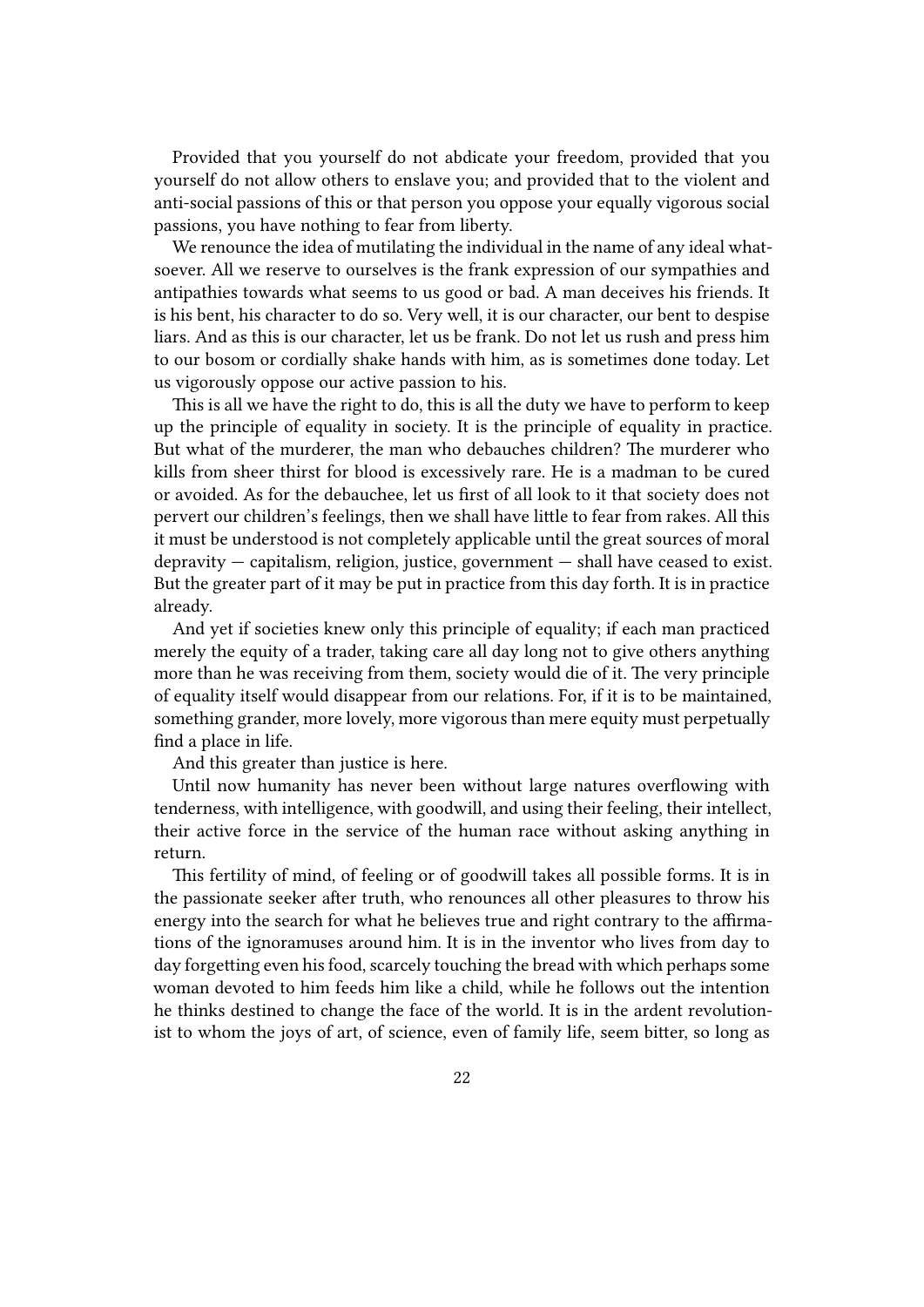they cannot be shared by all, and who works despite misery and persecution for the regeneration of the world. It is in the youth who, hearing of the atrocities of invasion, and taking literally the heroic legends of patriotism, inscribes himself in a volunteer corps and marches bravely through snow and hunger until he falls beneath the bullets. It was in the Paris street arab, with his quick intelligence and bright choice of aversions and sympathies, who ran to the ramparts with his little brother, stood steady amid the rain of shells, and died murmuring: "Long live the Commune!" It is in the man who is revolted at the sight of a wrong without waiting to ask what will be its result to himself, and when all backs are bent stands up to unmask the iniquity and brand the exploiter, the petty despot of a factory or great tyrant of an empire. Finally it is in all those numberless acts of devotion less striking and therefore unknown and almost always misprized, which may be continually observed, especially among women, if we will take the trouble to open our eyes and notice what lies at the very foundation of human life, and enables it to enfold itself one way or another in spite of the exploitation and oppression it undergoes.

Such men and women as these, some in obscurity, some within a larger arena, creates the progress of mankind. And mankind is aware of it. This is why it encompasses such lives with reverence, with myths. It adorns them, makes them the subject of its stories, songs, romances. It adores in them the courage, goodness, love and devotion which are lacking in most of us. It transmits their memory to the young. It recalls even those who have acted only in the narrow circle of home and friends, and reveres their memory in family tradition.

Such men and women as these make true morality, the only morality worthy the name. All the rest is merely equality in relations. Without their courage, their devotion, humanity would remain besotted in the mire of petty calculations. It is such men and women as these who prepare the morality of the future, that which will come when our children have ceased to reckon, and have grown up to the idea that the best use for all energy, courage and love is to expend it where the need of such a force is most strongly felt.

Such courage, such devotion has existed in every age. It is to be met with among sociable animals. It is to be found among men, even during the most degraded epochs.

And religions have always sought to appropriate it, to turn it into current coin for their own benefit. In fact if religions are still alive, it is because  $-$  ignorance apart— they have always appealed to this very devotion and courage. And it is to this that revolutionists appeal.

The moral sentiment of duty which each man has felt in his life, and which it has been attempted to explain by every sort of mysticism, the unconsciously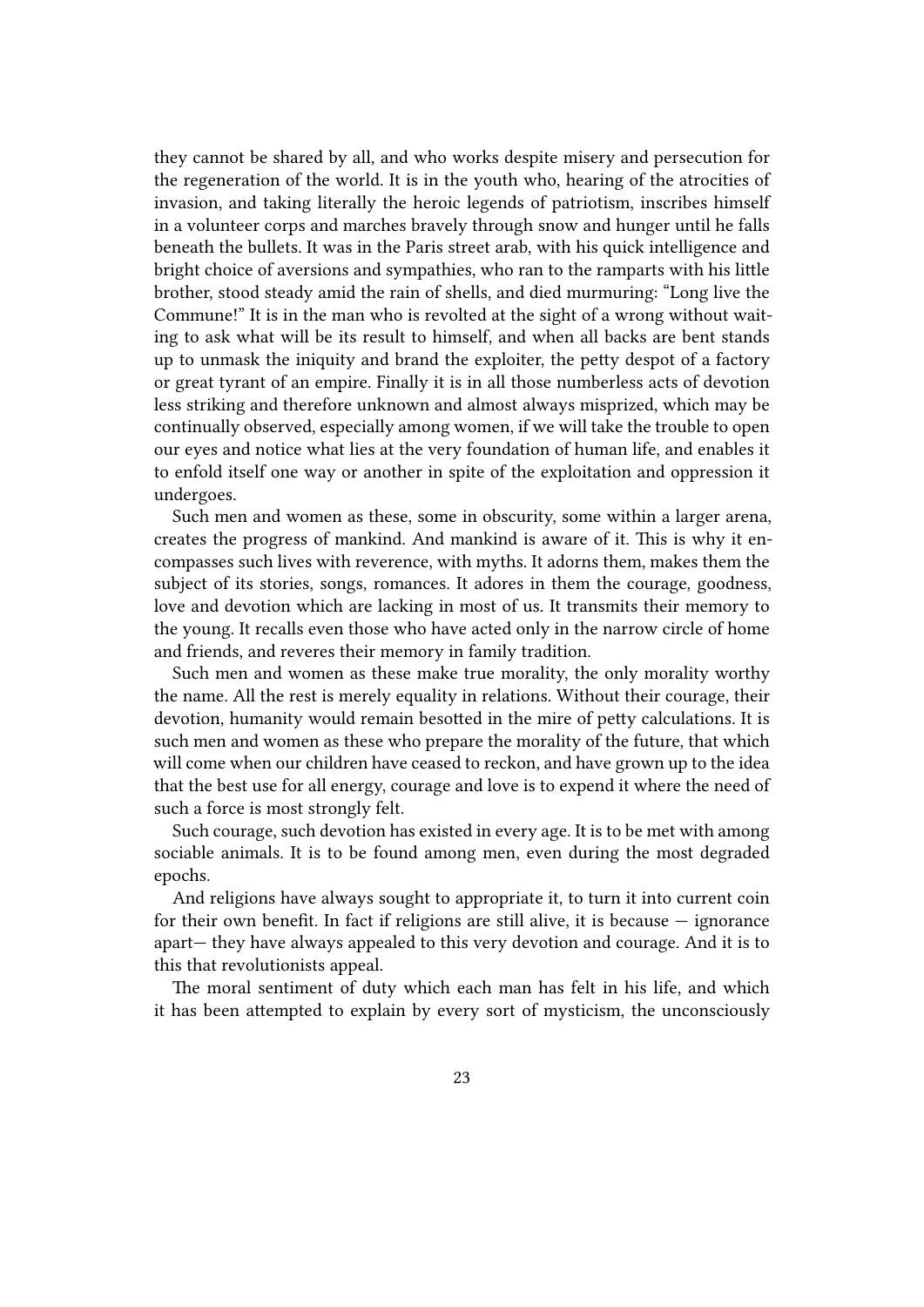anarchist Guyau says, "is nothing but a superabundance of life, which demands to be exercised, to give itself; at the same time, it is the consciousness of a power."

All accumulated force creates a pressure upon the obstacles placed before it. Power to act is duty to act. And moral "obligation" of which so much has been said or written is reduced to the conception: the condition of the maintenance of life is its expansion.

"The plant cannot prevent itself from flowering. Sometimes to flower means to die. Never mind, the sap mounts the same," concludes the young anarchist philosopher.

It is the same with the human being when he is full of force and energy. Force accumulates in him. He expands his life. He gives without calculation, otherwise he could not live. If he must die like the flower when it blooms, never mind. The sap rises, if sap there be.

Be strong. Overflow with emotional and intellectual energy, and you will spread your intelligence, your love, your energy of action broadcast among others! This is what all moral teaching comes to.

### **IX**

That which mankind admires in a truly moral man is his energy, the exuberance of life which urges him to give his intelligence, his feeling, his action, asking nothing in return.

The strong thinker, the man overflowing with intellectual life, naturally seeks to diffuse his ideas. There is no pleasure in thinking unless the thought is communicated to others. It is only the mentally poverty-stricken man, who after he has painfully hunted up some idea, carefully hides it that later on he may label it with his own name. The man of powerful intellect runs over with ideas; he scatters them by the handful. He is wretched if he cannot share them with others, cannot scatter them to the four winds, for in this is his life.

The same with regard to feeling. "We are not enough for ourselves: we have more tears than our own sufferings claim, more capacity for joy than our own existence can justify," says Guyau, thus summing up the whole question of morality in a few admirable lines, caught from nature. The solitary being is wretched, restless, because he cannot share his thoughts and feelings with others. When we feel some great pleasure, we wish to let others know that we exist, we feel, we love, we live, we struggle, we fight.

At the same time, we feel the need to exercise our will, our active energy. To act, to work has become a need for the vast majority of mankind. So much so that when absurd conditions divorce a man or woman from useful work, they invent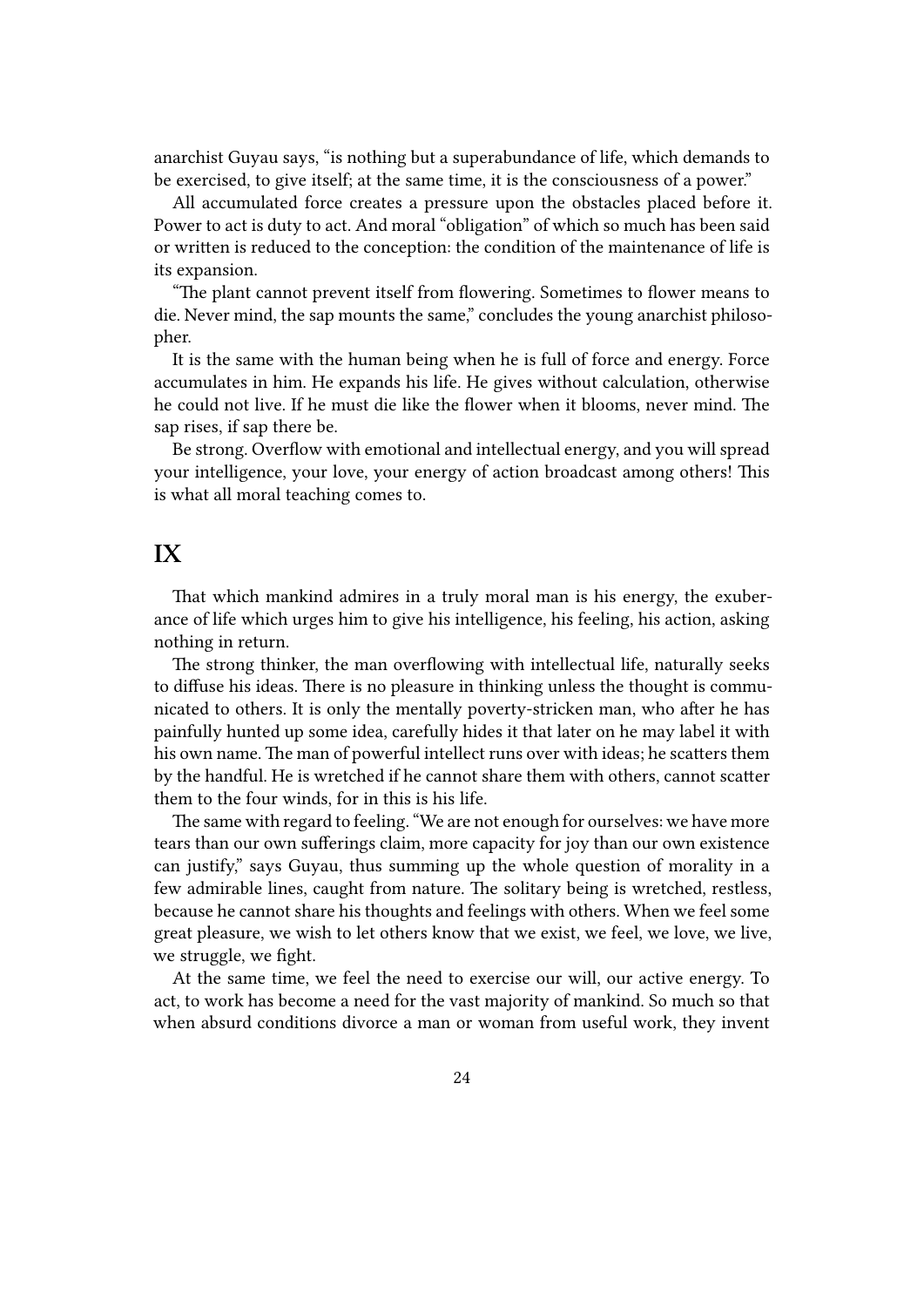something to do, some futile and senseless obligations whereby to open out a field for their active energy. They invent a theory, a religion, a "social duty"— to persuade themselves that they are doing something useful. When they dance, it is for a charity. When they ruin themselves with expensive dresses, it is to keep up the position of the aristocracy. When they do nothing, it is on principle.

"We need to help our fellows, to lend a hand to the coach laboriously dragged along by humanity; in any case, we buzz round it," says Guyau. This need of lending a hand is so great that it is found among all sociable animals, however low in the scale. What is all the enormous amount of activity spent uselessly in politics every day but an expression of the need to lend a hand to the coach of humanity, or at least to buzz around it .

Of course this "fecundity of will," this thirst for action, when accompanied by poverty of feeling and an intellect incapable of creation, will produce nothing but a Napoleon I or a Bismarck, wiseacres who try to force the world to progress backwards. While on the other hand, mental fertility destitute of well developed sensibility will bring forth such barren fruits as literary and scientific pedants who only hinder the advance of knowledge. Finally, sensibility unguided by large intelligence will produce such persons as the woman ready to sacrifice everything for some brute of a man, upon whom she pours forth all her love.

If life to be really fruitful, it must be so at once in intelligence, in feeling and in will. This fertility in every direction is life; the only thing worthy the name. For one moment of this life, those who have obtained a glimpse of it give years of vegetative existence. Without this overflowing life, a man is old before his time, an impotent being, a plant that withers before it has ever flowered.

"Let us leave to latter-day corruption this life that is no life," cries youth, the true youth full of sap that longs to live and scatter life around. Every time a society falls into decay, a thrust from such youth as this shatters ancient economic, and political and moral forms to make room for the upspringing of a new life. What matter if one or another fall in the struggle! Still the sap rises. For youth to live is to blossom whatever the consequences! It does not regret them.

But without speaking of the heroic periods of mankind, taking everyday existence, is it life to live in disagreement with one's ideal?

Now-a-days it is often said that men scoff at the ideal. And it is easy to understand why. The word has so often been used to cheat the simple-hearted that a reaction is inevitable and healthy. We too should like to replace the word "ideal," so often blotted and stained, by a new word more in conformity with new ideas. But whatever the word, the fact remains; every human being has his ideal. Bismarck had his — however strange — government of blood and iron. Even every philistine has his ideal, however low. But besides these, there is the human being who has conceived a loftier ideal. The life of a beast cannot satisfy him. Servility, lying, bad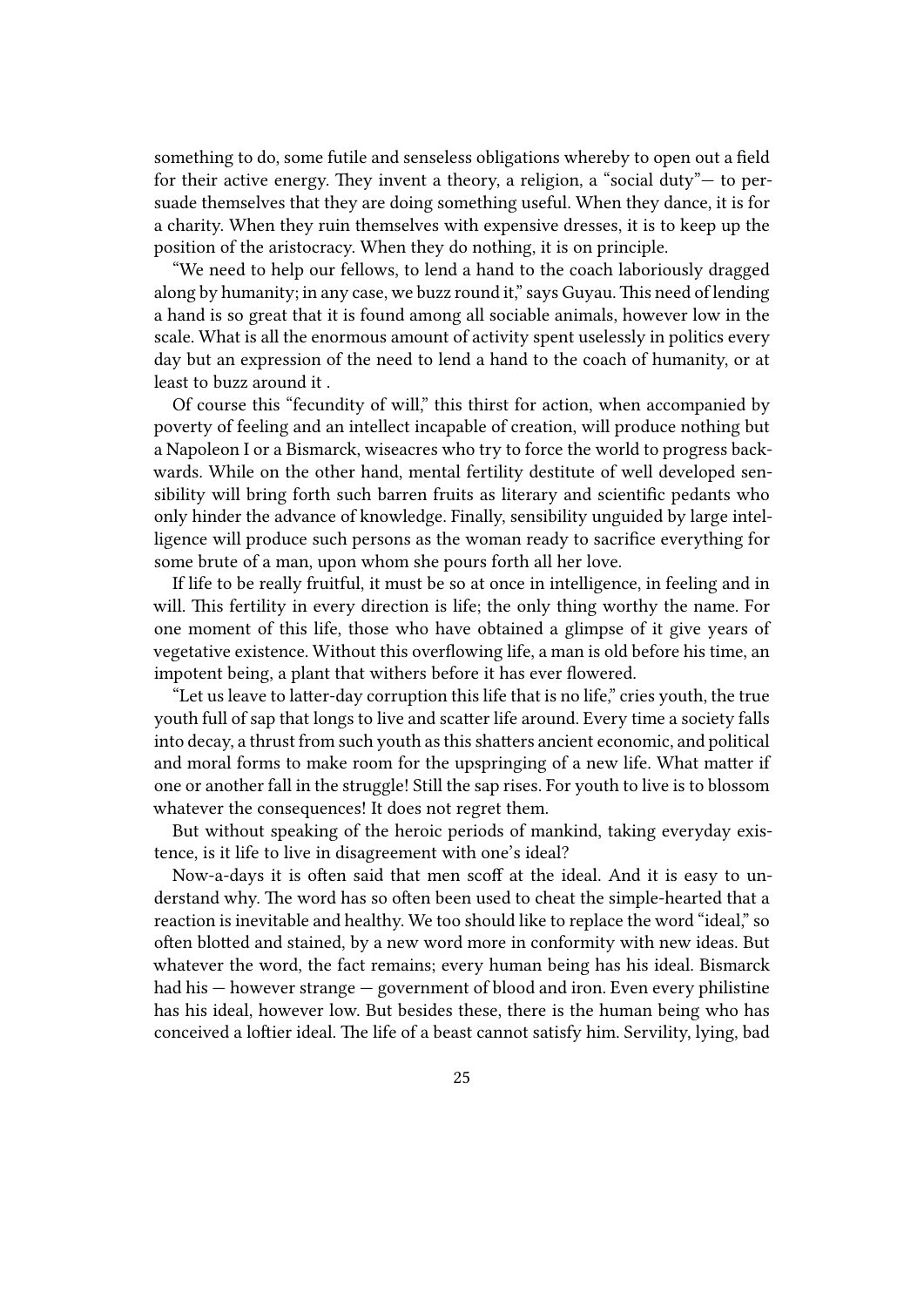faith, intrigue, inequality in human relations fill him with loathing. How can he in his turn become servile, be a liar, and intriguer, lord it over others? He catches a glimpse of how lovely life might be if better relations existed among men; he feels in himself the power to succeed in establishing these better relations with those he may meet on his way. He conceives what is called an ideal. Whence comes this ideal? How is it fashioned by heredity on one side and the impressions of life on the other? We know not. At most we could tell the story of it more or less truly in our own biographies. But it is an actual fact  $-$  variable, progressive, open to outside influences but always living. It is a largely unconscious feeling of what would give the greatest amount of vitality, of the joy of life.

Life is vigorous, fertile. rich in sensation only on condition of answering to this feeling of the ideal. Act against this feeling, and you feel your life bent back on itself. It is no longer at one, it loses its vigor. Be untrue often to your ideal and you will end by paralyzing your will, your active energy. Soon you will no longer regain the vigor, the spontaneity of decision you formerly knew. You are a broken man.

Nothing mysterious in all this, once you look upon a human being as a compound of nervous and cerebral centers acting independently. Waver between the various feelings striving within you, and you will soon end by breaking the harmony of the organism; you will be a sick person without will. The intensity of your life will decrease. In vain will you seek for compromises. Never more will you be the complete, strong, vigorous being you were when your acts were in accordance with the ideal conceptions of your brain.

There are epochs in which the moral conception changes entirely. A man perceives that what he had considered moral is the deepest immorality. In some instances it is a custom, a venerated tradition, that is fundamentally immoral. In others we find a moral system framed in the interests of a single class. We cast them overboard and raise the cry "Down with morality!" It becomes a duty to act "immorally."

Let us welcome such epochs for they are epochs of criticism. They are an infallible sign that thought is working in society. A higher morality has begun to be wrought out.

What this morality will be we have sought to formulate, taking as our basis the study of man and animal.

We have seen the kind of morality which is even now shaping itself in the ideas of the masses and of the thinkers. This morality will issue no commands. It will refuse once and for all to model individuals according to an abstract idea, as it will refuse to mutilate them by religion, law or government. It will leave to the individual man full and perfect liberty. It will be but a simple record of facts, a science. And this science will say to man: "If you are not conscious of strength within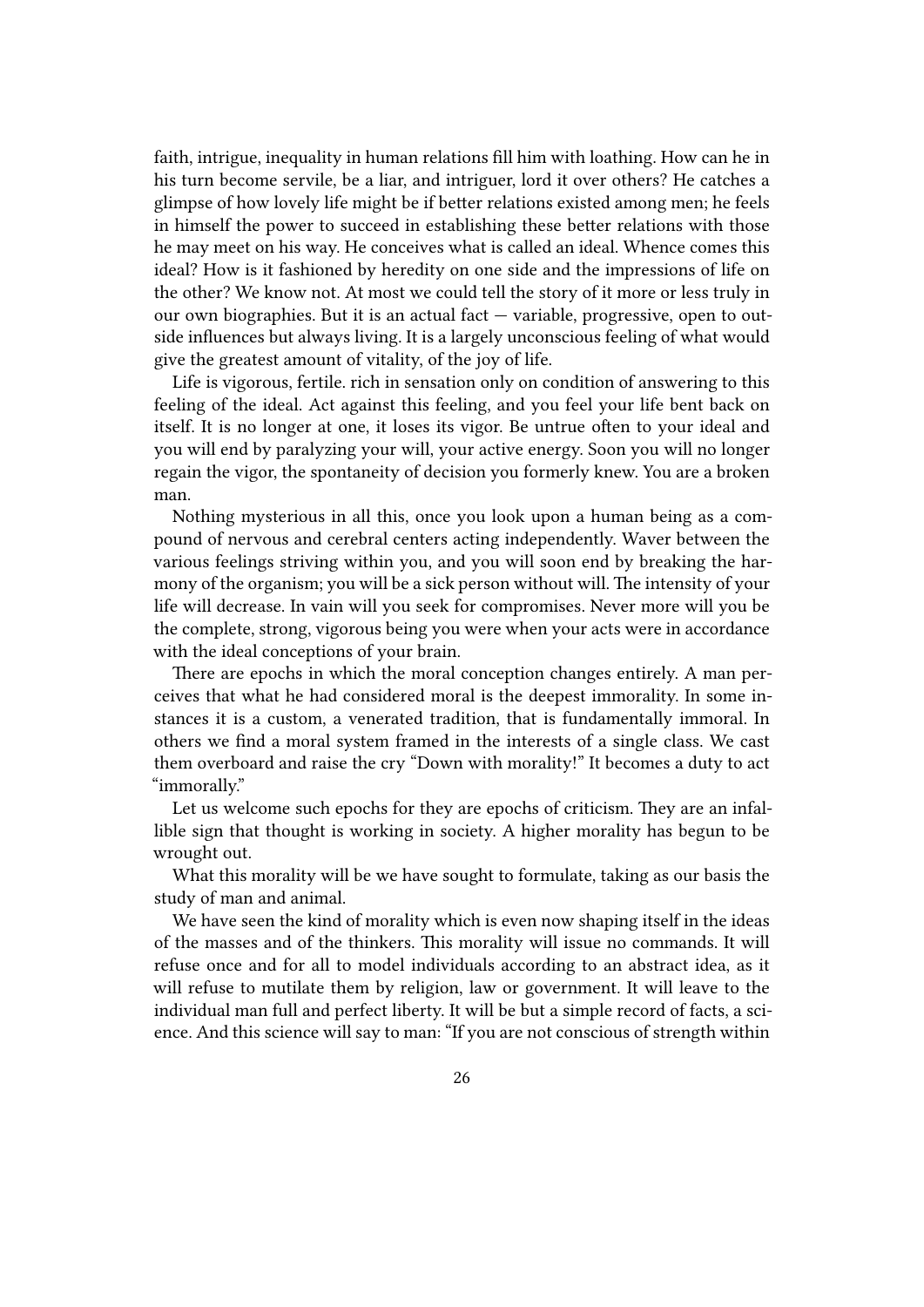you, if your energies are only just sufficient to maintain a colorless, monotonous life, without strong impressions, without deep joys, but also without deep sorrows, well then, keep to the simple principles of a just equality. In relations of equality you will find probably the maximum of happiness possible to your feeble energies.

"But if you feel within you the strength of youth, if you wish to live, if you wish to enjoy a perfect, full and overflowing life — that is, know the highest pleasure which a living being can desire — be strong, be great, be vigorous in all you do.

"Sow life around you. Take heed that if you deceive, lie, intrigue, cheat, you thereby demean yourself. belittle yourself, confess your own weakness beforehand, play the part of the slave of the harem who feels himself the inferior of his master. Do this if it so pleases you, but know that humanity will regard you as petty, contemptible and feeble, and treat you as such. Having no evidence of your strength, it will act towards you as one worthy of pity  $-$  and pity only. Do not blame humanity if of your own accord you thus paralyze your energies. Be strong on the other hand, and once you have seen unrighteousness and recognized it as such inequity in life, a lie in science, or suffering inflicted by another — rise in revolt against the iniquity, the lie or the injustice.

"Struggle! To struggle is to live, and the fiercer the struggle the intenser the life. Then you will have lived; and a few hours of such life are worth years spent vegetating.

"Struggle so that all may live this rich, overflowing life. And be sure that in this struggle you will find a joy greater than anything else can give."

This is all that the science of morality can tell you. Yours is the choice.